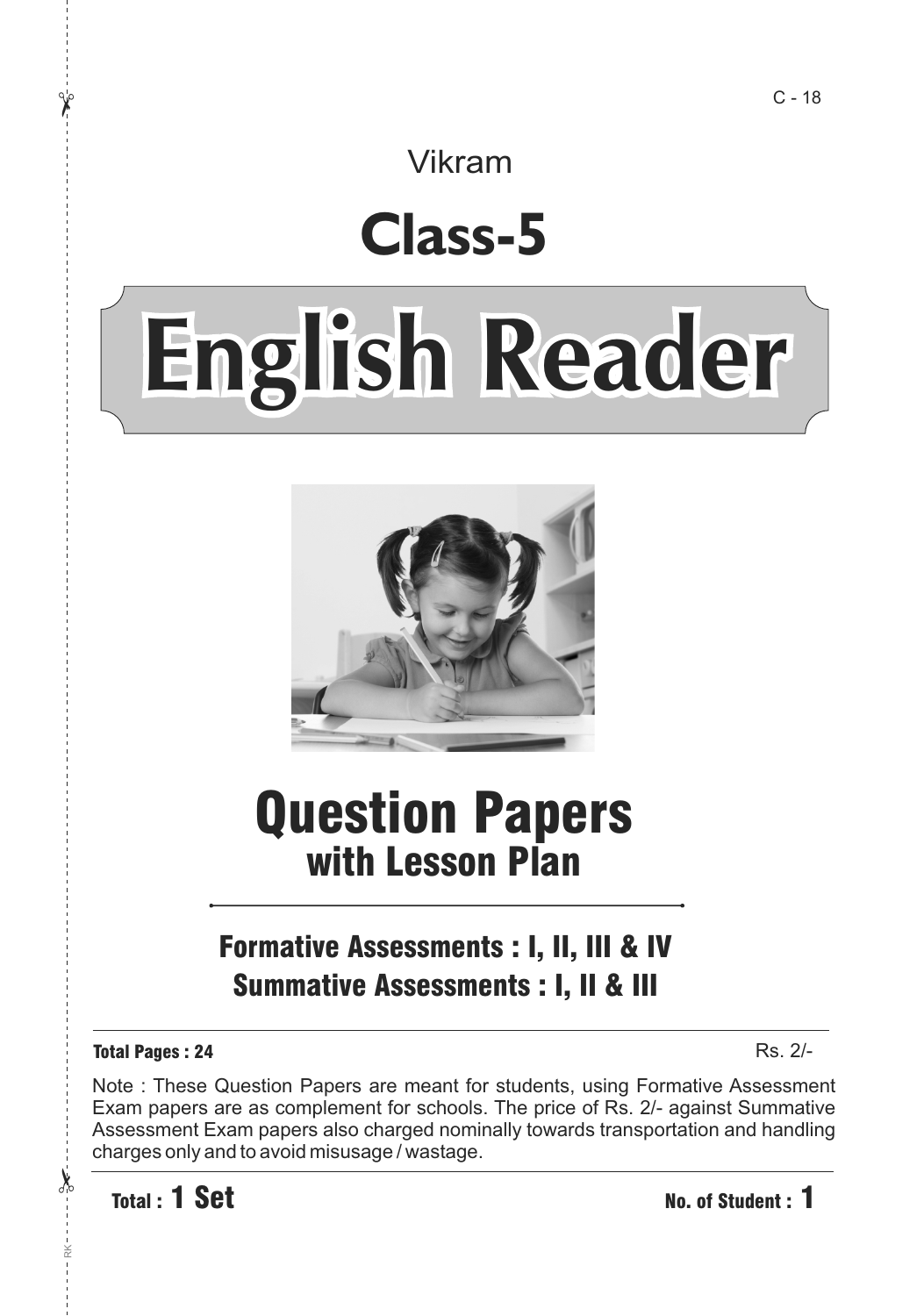## LESSON PLAN

## CLASS - 5

|            | Months    | <b>Vikram English Reader</b><br>Chapters |
|------------|-----------|------------------------------------------|
| $FA - I$   | June-July | Chapter: 1                               |
| $FA - II$  | August    | Chapters: 2, 3                           |
| $SA - I$   | September | Chapters: 1-4                            |
| $FA - III$ | Oct-Nov   | Chapters: 5-7                            |
| $SA - II$  | December  | Chapters: 1 - 8                          |
| $FA - IV$  | Jan-Feb.  | Chapters: 9-11                           |
|            | March     | Revision                                 |
| $SA - III$ | April     | Chapters : 1 - 13                        |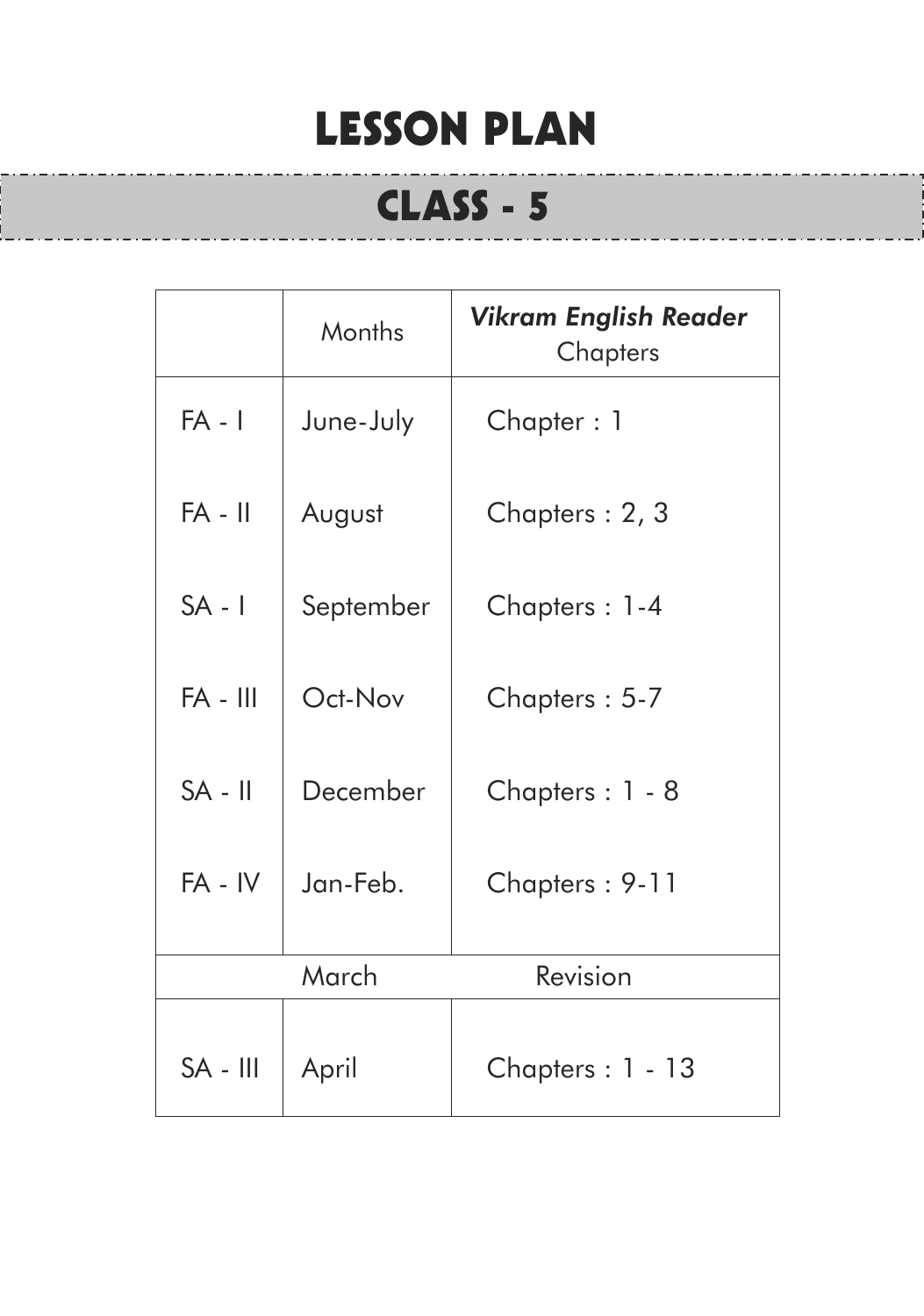| [Time :1 Hour] |                                           | Vikram English Reader Class: 5                                                                                        |            | [Max. Marks: 25] |
|----------------|-------------------------------------------|-----------------------------------------------------------------------------------------------------------------------|------------|------------------|
|                | A. Tick $(\checkmark)$ the right answer.  |                                                                                                                       |            | $(3x1=3M)$       |
|                |                                           | 1. Which words define a person in a negative way?                                                                     |            |                  |
|                | (a) bad and rude words                    |                                                                                                                       |            |                  |
| (b) good words |                                           |                                                                                                                       |            |                  |
|                | (c) manipulative words                    |                                                                                                                       |            |                  |
|                | 2. Who went for hunting?                  |                                                                                                                       |            |                  |
| (a) Minister   |                                           | (b) Soldier                                                                                                           | $(c)$ King |                  |
|                | 3. What did Minister find in the jungle?  |                                                                                                                       |            |                  |
|                | (a) a hut of an old lady                  |                                                                                                                       |            |                  |
|                | (b) a hut of an old hermit                |                                                                                                                       |            |                  |
|                | (c) a hut of an old man                   |                                                                                                                       |            |                  |
|                | B. Answer the following questions.        |                                                                                                                       |            | $(3x2=6M)$       |
|                | 1. How can you say that a person is good? |                                                                                                                       |            |                  |
|                |                                           |                                                                                                                       |            |                  |
|                |                                           | <u> 1989 - Johann Harry Harry Harry Harry Harry Harry Harry Harry Harry Harry Harry Harry Harry Harry Harry Harry</u> |            |                  |
|                |                                           | 2. What do you understand by the word politeness?                                                                     |            |                  |

 $\overline{1}$  $\mathbf{I}$ 

 $\mathsf I$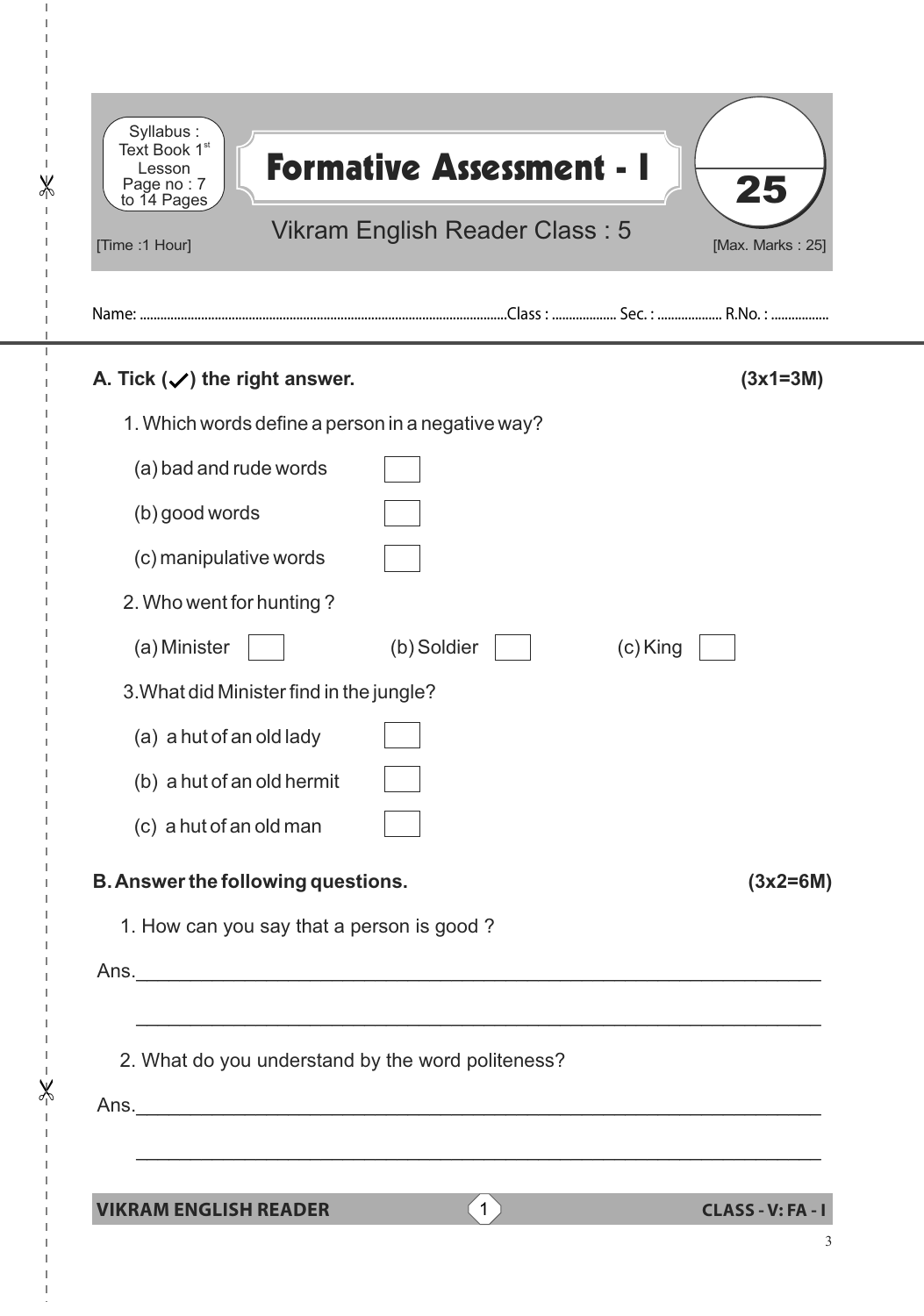3. Why did the old hermit refuse to give water to all the ministers?

Ans.\_\_\_\_\_\_\_\_\_\_\_\_\_\_\_\_\_\_\_\_\_\_\_\_\_\_\_\_\_\_\_\_\_\_\_\_\_\_\_\_\_\_\_\_\_\_\_\_\_\_\_\_\_\_\_\_\_\_\_\_\_\_\_

| C. Fill in the blanks.                                                                                                                  |                              | $(5x1=5M)$ |
|-----------------------------------------------------------------------------------------------------------------------------------------|------------------------------|------------|
| 1. Good words define a person in a ________________ way.                                                                                |                              |            |
| 2. We must learn to talk politely and softly to _______________.                                                                        |                              |            |
| 3. The King went for _________________ with his ministers.                                                                              |                              |            |
| 4. Everyone was looking for ______________.                                                                                             |                              |            |
| 5. Everyone person is know by his __________________ of speaking.                                                                       |                              |            |
| D. Write the words that mean the opposite of the following.                                                                             |                              | $(4x1=4M)$ |
| 1. harsh ________________                                                                                                               | 2. popular _________________ |            |
|                                                                                                                                         | 4. bitter _______________    |            |
| E. Words must be written in a set order to form a sentence. Rewrite the<br>following jumbled words in correct order to form a sentence. |                              |            |
| 1. Everyone liked by is a person polite.<br>2. The king returned soldier to water without.                                              |                              | $(2x1=2M)$ |
| F. By using 'ess' to the Masculine gender.                                                                                              |                              | $(3x1=3M)$ |
| 1. Lion _______________________                                                                                                         |                              |            |
| 2. Actor                                                                                                                                |                              |            |
|                                                                                                                                         |                              |            |
| G. Write the opposite genders of the following nouns.                                                                                   |                              | $(2x1=2M)$ |
| 1. Prince ______________________                                                                                                        |                              |            |
|                                                                                                                                         |                              |            |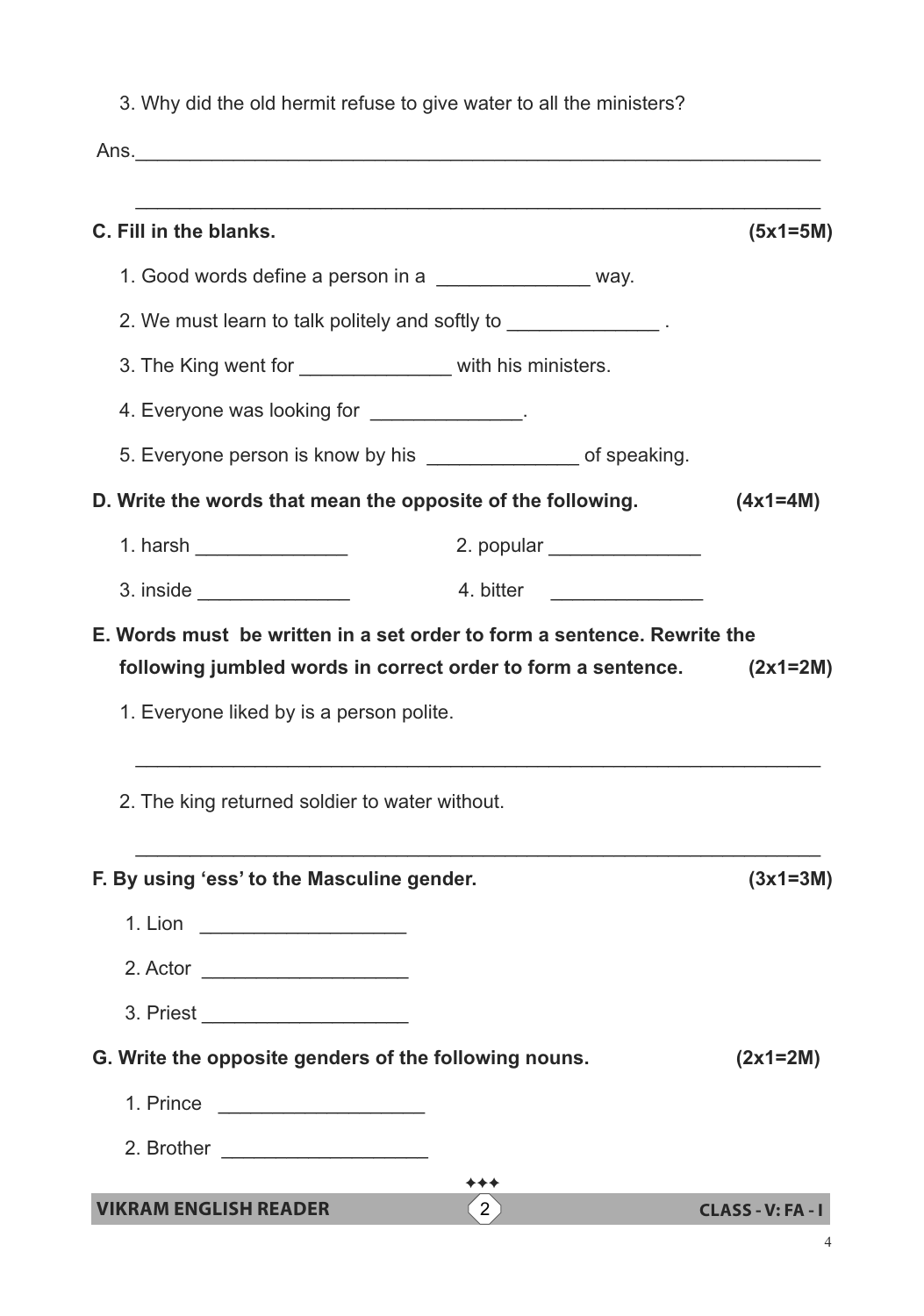| [Time :1 Hour]                           | Vikram English Reader Class: 5                                                                                   | [Max. Marks: 25]   |
|------------------------------------------|------------------------------------------------------------------------------------------------------------------|--------------------|
|                                          |                                                                                                                  |                    |
| A. Tick $(\checkmark)$ the right answer. |                                                                                                                  | $(3x1=3M)$         |
|                                          | 1. The Poor man had only one friend.                                                                             |                    |
| (a) his neighbour                        | $(b)$ a pet dog                                                                                                  | (c) a tame sparrow |
|                                          | 2. The light basket given by bird contained                                                                      |                    |
| (a) stones                               | (b) purse and Jewels                                                                                             | (c) fruits         |
|                                          | 3. The heavy basket given by bird contained.                                                                     |                    |
| (a)wasps                                 | (b) bees                                                                                                         | (c) flowers        |
|                                          |                                                                                                                  |                    |
|                                          | B. Answer the following questions.<br>1. Which of the basket did old man choose and why?                         | $(3x2 = 6M)$       |
|                                          |                                                                                                                  |                    |
|                                          | and the control of the control of the control of the control of the control of the control of the control of the |                    |
|                                          | 2. How was the greedy old woman punished for her cruelty ?                                                       |                    |
|                                          |                                                                                                                  |                    |
|                                          |                                                                                                                  |                    |
|                                          | 3. Why does the poet describe it as 'burning bright'?                                                            |                    |
|                                          |                                                                                                                  |                    |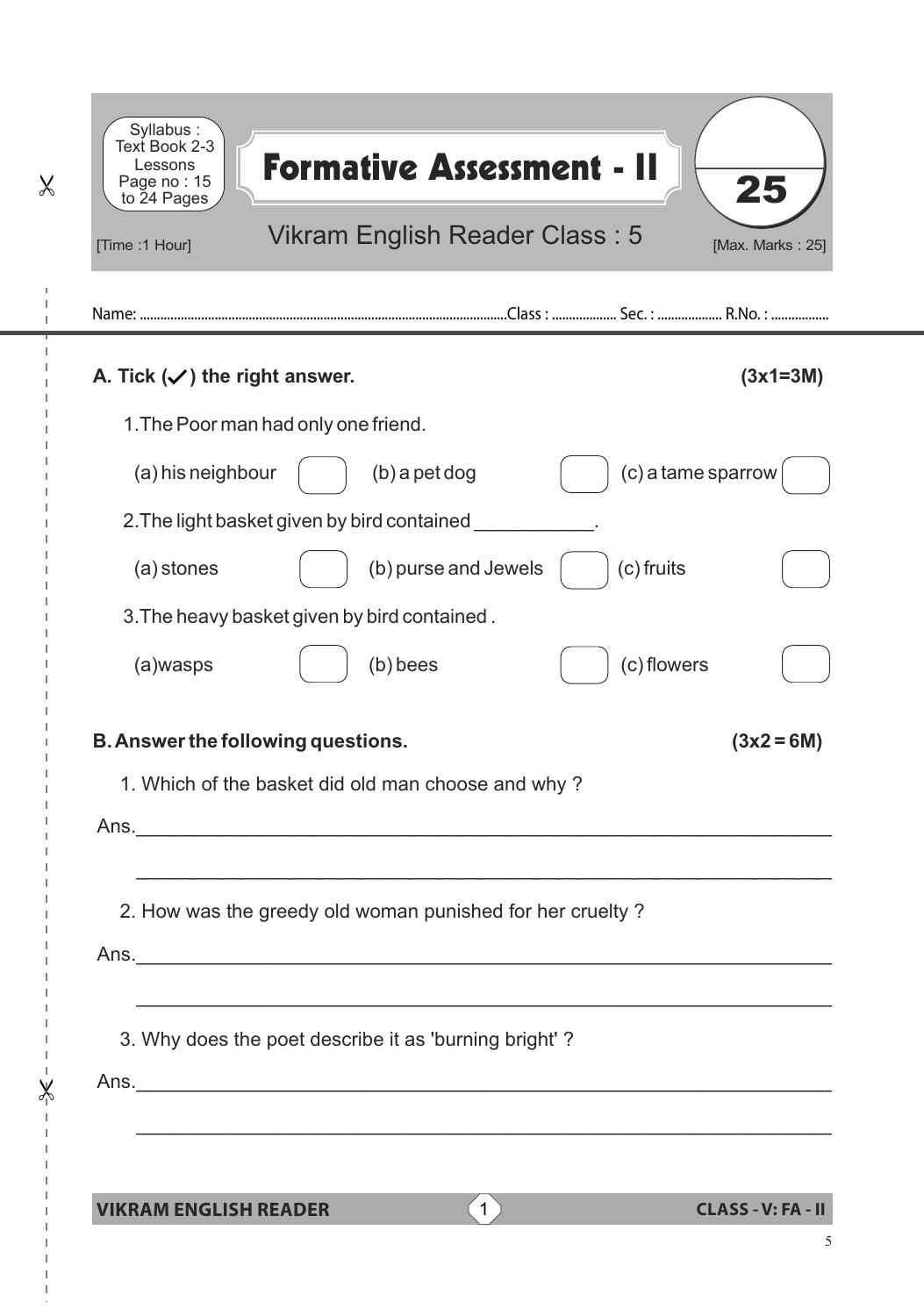| C. Fill in the blanks.                                                                                                                                                                                                                                                     | $(5x1=5M)$                                      |
|----------------------------------------------------------------------------------------------------------------------------------------------------------------------------------------------------------------------------------------------------------------------------|-------------------------------------------------|
| 1. The old man was not happy because of his _________________ wife.                                                                                                                                                                                                        |                                                 |
| 2. The pet sparrow had a hearty meat of the _______________.                                                                                                                                                                                                               |                                                 |
| 3. The sparrow could speak as ________________ do.                                                                                                                                                                                                                         |                                                 |
| 4. The sparrow ____________________ the old man to accept a gift.                                                                                                                                                                                                          |                                                 |
|                                                                                                                                                                                                                                                                            |                                                 |
| D. Write the nouns hidden in following words.                                                                                                                                                                                                                              | $(5x1=5M)$                                      |
| 1. Courtyard                                                                                                                                                                                                                                                               |                                                 |
| 2. rainbow<br><u> 1989 - Johann Harry Harry Harry Harry Harry Harry Harry Harry Harry Harry Harry Harry Harry Harry Harry Harry Harry Harry Harry Harry Harry Harry Harry Harry Harry Harry Harry Harry Harry Harry Harry Harry Harry Harry Ha</u>                         | <u> 1950 - Johann John Stone, mars et al. (</u> |
| 3. birthday                                                                                                                                                                                                                                                                |                                                 |
| <u> 1989 - Johann Stoff, amerikansk politiker (</u> † 1908)                                                                                                                                                                                                                |                                                 |
| 5. sunbeam _______________________<br><u> 1989 - Johann John Stein, mars et al. 1989 - John Stein, mars et al. 1989 - John Stein, mars et al. 1989 - John Stein Stein Stein Stein Stein Stein Stein Stein Stein Stein Stein Stein Stein Stein Stein Stein Stein Stein </u> |                                                 |
| E. Fill in the blanks with suitable relative pronouns given in the brackets.                                                                                                                                                                                               | $(6x1=6M)$                                      |
| 1. The Tajmahal ____________________ was built by shahjahan is very beautiful.                                                                                                                                                                                             |                                                 |
|                                                                                                                                                                                                                                                                            | (Who / Which)                                   |
| 2. The boy __________________ was wearing blue T-shirt, is my elder brother.                                                                                                                                                                                               |                                                 |
|                                                                                                                                                                                                                                                                            | (whom / who)                                    |
| 3. The car ___________ was sold by him is not in good condition. (which / whose)                                                                                                                                                                                           |                                                 |
| 4. The dog __________________ bit the boy, is mad.                                                                                                                                                                                                                         | (which / whose)                                 |
| 5. The girl _________________ hair is grey, is my maid's daughter. (whom / whose)                                                                                                                                                                                          |                                                 |
| 6. The book __________________I was looking for, is no where in market. (which / whose)                                                                                                                                                                                    |                                                 |
| ***                                                                                                                                                                                                                                                                        |                                                 |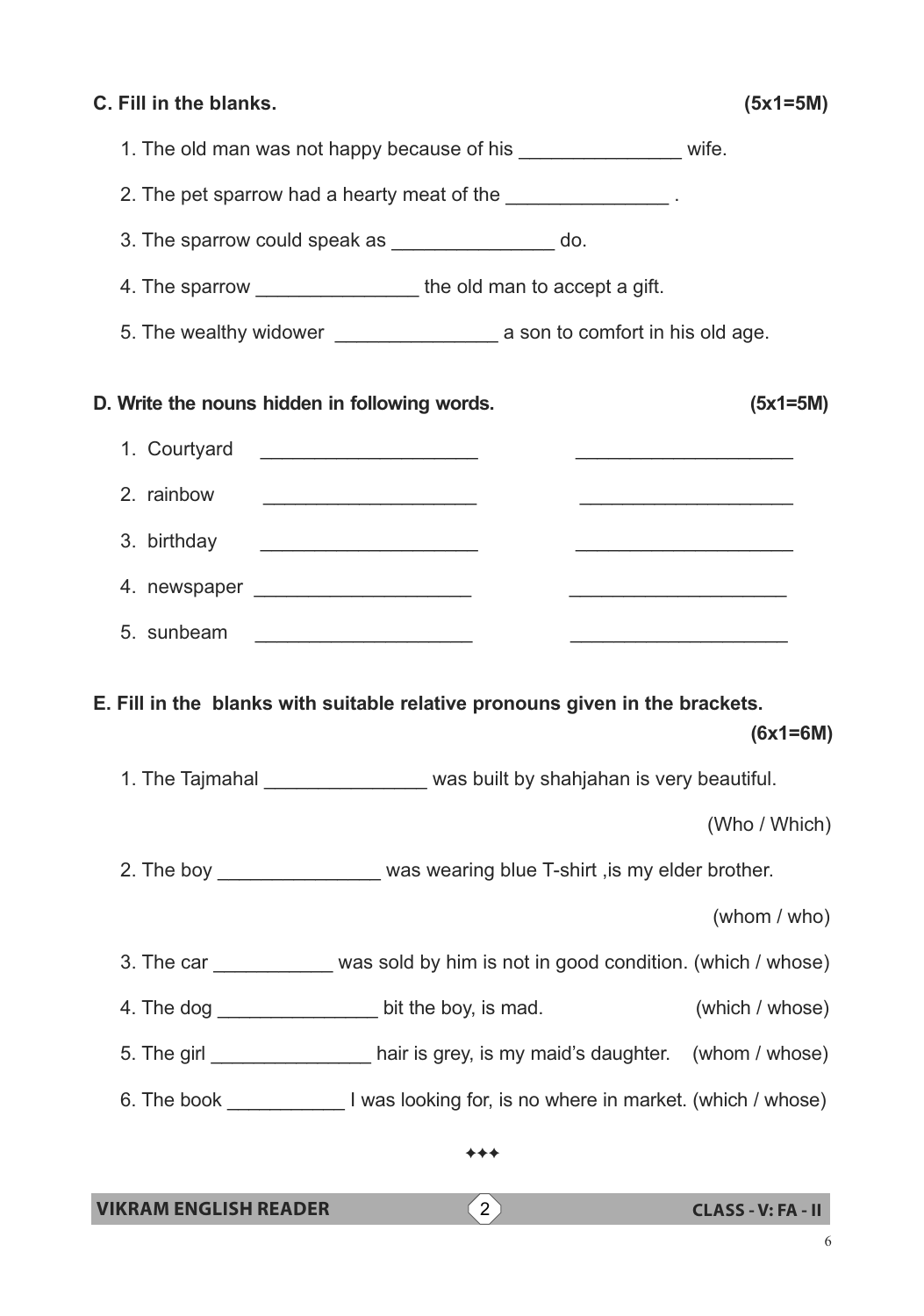| [Time :1 Hour]                           | Vikram English Reader Class: 5                                                                                                                                       | [Max. Marks: 25]        |
|------------------------------------------|----------------------------------------------------------------------------------------------------------------------------------------------------------------------|-------------------------|
|                                          |                                                                                                                                                                      |                         |
| A. Tick $(\checkmark)$ the right answer. |                                                                                                                                                                      | $(4x1=4M)$              |
|                                          | 1. The prince's statue was situated in ____________.                                                                                                                 |                         |
| (a) corner of the town                   | (b) middle of the town                                                                                                                                               | (c) away from the town  |
|                                          | 2. The swallow dropped the sapphire into                                                                                                                             | for the poor young man. |
|                                          | (a) bunch of clothes $\vert$<br>(b) bunch of fruits                                                                                                                  | (c) bunch of flowers    |
|                                          | 3. Where did Rizul go after he left the village.                                                                                                                     |                         |
| $(a)$ A big city                         | (b) Another village                                                                                                                                                  | $(c)$ A town            |
|                                          | 4. What did Rizul borrow from his friends                                                                                                                            |                         |
| (a) Book                                 | (b) Money                                                                                                                                                            | (c) Shoepolish kits     |
|                                          | B. Answer the following questions.                                                                                                                                   | $(4x2=8M)$              |
|                                          | 1. Why was the match girl crying?                                                                                                                                    |                         |
|                                          | Ans.                                                                                                                                                                 |                         |
|                                          | and the control of the control of the control of the control of the control of the control of the control of the<br>2. Why did people take down the prince's statue? |                         |
|                                          |                                                                                                                                                                      |                         |
|                                          | 3. Why did Rizul decided to leave his village?                                                                                                                       |                         |
|                                          |                                                                                                                                                                      |                         |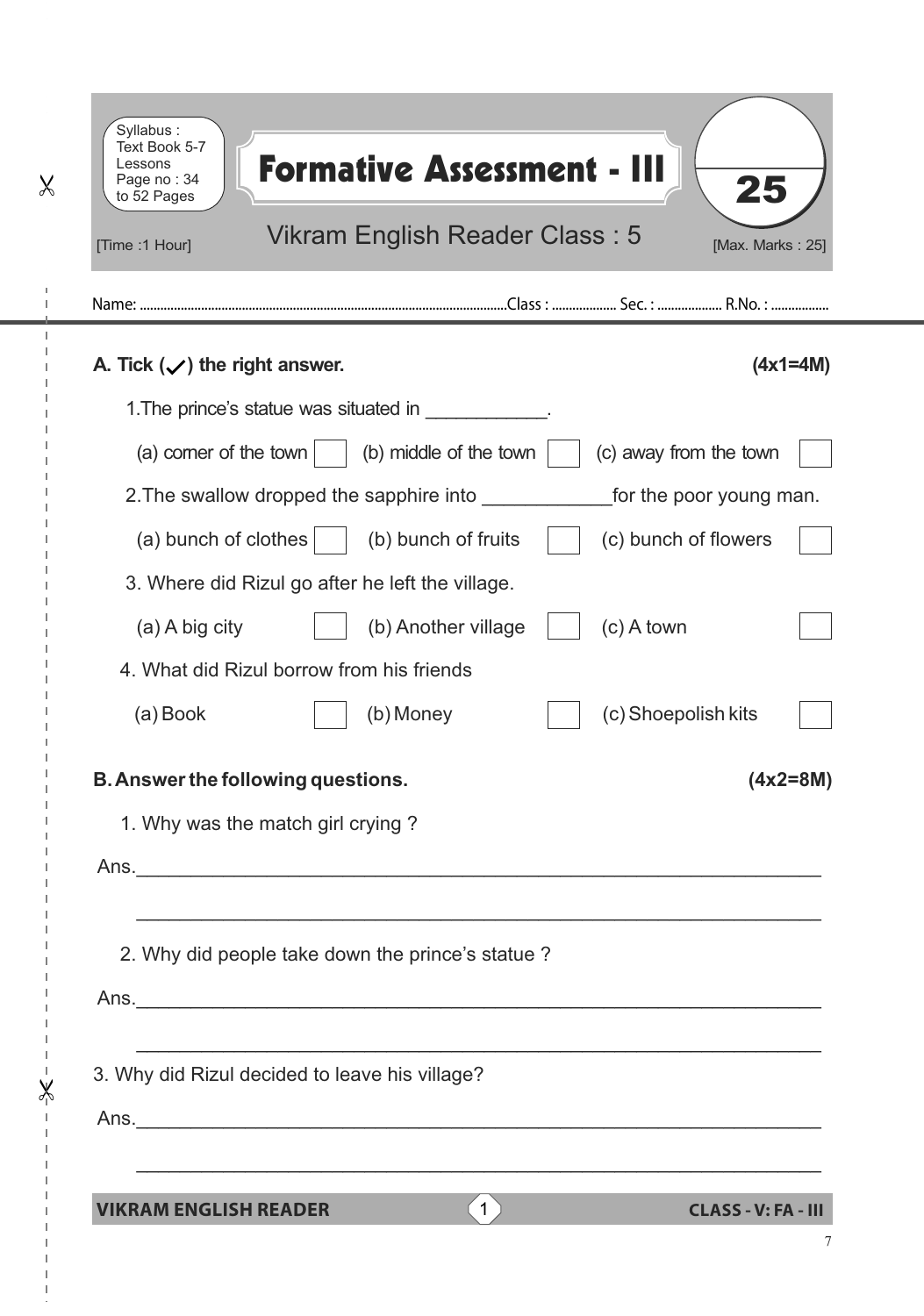| 4. What did Rizul do with the bag which he found in the compartment? |  |
|----------------------------------------------------------------------|--|
|                                                                      |  |

| ,我们也不能在这里的人,我们也不能在这里的人,我们也不能在这里的人,我们也不能在这里的人,我们也不能在这里的人,我们也不能在这里的人,我们也不能在这里的人,我们也<br>C. Fill in the blanks. |                   | $(3x1=3M)$                 |
|-------------------------------------------------------------------------------------------------------------|-------------------|----------------------------|
| 1. There was no food ,no love and no _____________________ in the small village.                            |                   |                            |
| 2. Rizul always slept ________________________the railway station.                                          |                   |                            |
|                                                                                                             |                   |                            |
| D. Who said these statements and to whom?                                                                   |                   | $(4x1=4M)$                 |
| 1. "But I don't feel cold any more."                                                                        |                   |                            |
| 2. "How pretty!"                                                                                            |                   |                            |
| 3. "Only hard work Can bring us success."                                                                   |                   |                            |
| 4. "I found this bag in a empty compartment."                                                               |                   |                            |
| E. Fill in the blanks with a / an.                                                                          |                   | $(3x1=3M)$                 |
| musician<br>1.                                                                                              |                   |                            |
|                                                                                                             |                   |                            |
| 3. _________________________ idea                                                                           |                   |                            |
| F. Fill in the blanks with correct prepositions.                                                            |                   | $(3x1=3M)$                 |
| 1. Sanjana is proud ___________________her beauty.                                                          |                   |                            |
| 2. The boy jumped ___________________________the pool.                                                      |                   |                            |
| 3. Father is not ____________________ his room.                                                             |                   |                            |
|                                                                                                             | ***               |                            |
| <b>VIKRAM ENGLISH READER</b>                                                                                | $\left( 2\right)$ | <b>CLASS - V: FA - III</b> |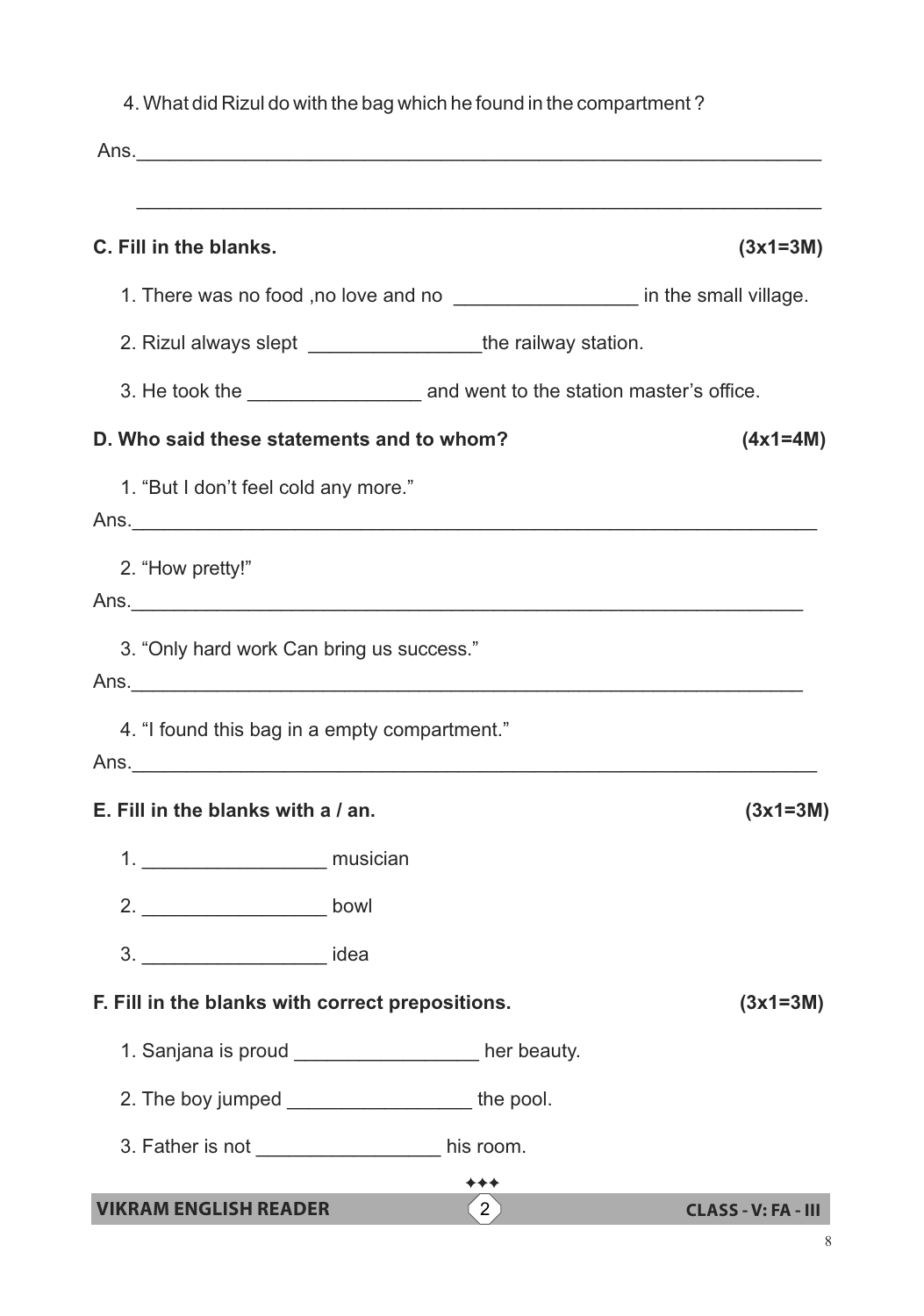| [Time :1 Hour]                                 | Vikram English Reader Class: 5                                                |                  | [Max. Marks: 25] |
|------------------------------------------------|-------------------------------------------------------------------------------|------------------|------------------|
|                                                |                                                                               |                  |                  |
| A. Tick $(\checkmark)$ the right answer.       |                                                                               |                  | $(4x1=4M)$       |
| 1. Why do people go to library                 |                                                                               |                  |                  |
| (a) To read, study and borrow books.           |                                                                               |                  |                  |
| (b) To Play with friends.                      |                                                                               |                  |                  |
| (c) To do painting with friends.               |                                                                               |                  |                  |
|                                                | 2. What will happen if you disturb other readers?                             |                  |                  |
|                                                | (a) you will not be allowed to enter the library                              |                  |                  |
| (c) you will get a scolding from the librarian | (b) you will get a reprimand from the librarian                               |                  |                  |
|                                                |                                                                               |                  |                  |
| 3. Whom did kalpana chawla marry?              |                                                                               |                  |                  |
| $(a)$ B.P. Brown                               | $(b)$ J.P. Harrison                                                           | (c) R.D. Richard |                  |
|                                                | 4. In which year was Columbia Space Shuttle (SST-87) repaired and over hauled |                  |                  |
| (a) 1997                                       | (b) 1968                                                                      | (c) 1999         |                  |
| <b>B. Answer the following questions.</b>      |                                                                               |                  | $(5x2=10M)$      |
|                                                | 1. Why does the moonbeam come tip-toe on gentle feet?                         |                  |                  |
|                                                |                                                                               |                  |                  |
|                                                |                                                                               |                  |                  |
| 2. What are the different kinds of libraries?  |                                                                               |                  |                  |
|                                                |                                                                               |                  |                  |
| 3. What is a library?                          |                                                                               |                  |                  |
|                                                |                                                                               |                  |                  |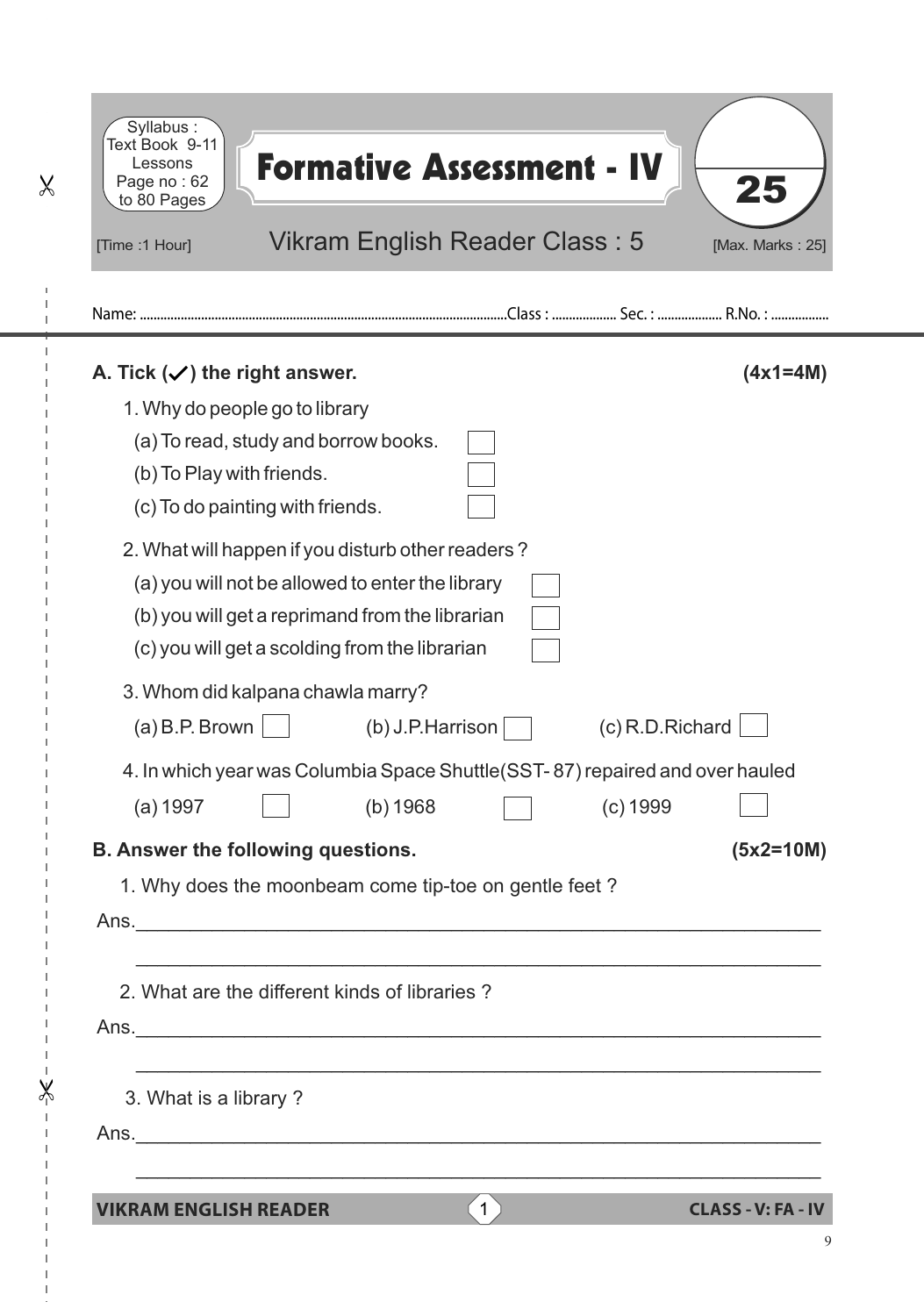| 4. Why did Kalpana study aerospace engineering?                                                                                   |                |                                                                                       |
|-----------------------------------------------------------------------------------------------------------------------------------|----------------|---------------------------------------------------------------------------------------|
|                                                                                                                                   |                |                                                                                       |
| 5. How did kalpana feel when she saw the earth from space?                                                                        |                |                                                                                       |
|                                                                                                                                   |                |                                                                                       |
|                                                                                                                                   |                |                                                                                       |
| C. Fill in the blanks.                                                                                                            |                | $(5x1=5M)$                                                                            |
|                                                                                                                                   |                |                                                                                       |
| 2. Kalpana was selected by NASA for being trained as an ______________.                                                           |                |                                                                                       |
|                                                                                                                                   |                | 3. The person who is incharge of library and look after it, is Called ___________.    |
| 4. All the books are ________________ when borrowed.                                                                              |                |                                                                                       |
|                                                                                                                                   |                | 5. For the ordinary reader, ______________ are more convenient to read and to handle. |
| 1. Can you play the guitar? (Negative)<br>2. Did you come to school yesterday? (Positive)<br>3. Will it be a holiday ? (Negative) |                |                                                                                       |
|                                                                                                                                   |                |                                                                                       |
| E. Pick out the verbs and objects in the given sentences and write them in the<br>space provided.                                 |                | $(3x1=3M)$                                                                            |
|                                                                                                                                   | <b>Verbs</b>   | <b>Objects</b>                                                                        |
| 1. Mother cooks the food.                                                                                                         |                |                                                                                       |
| 2. I go to school.                                                                                                                |                |                                                                                       |
| 3. The teachers teach us.                                                                                                         |                |                                                                                       |
|                                                                                                                                   | ***            |                                                                                       |
| <b>VIKRAM ENGLISH READER</b>                                                                                                      | 2 <sup>3</sup> | <b>CLASS - V: FA - IV</b>                                                             |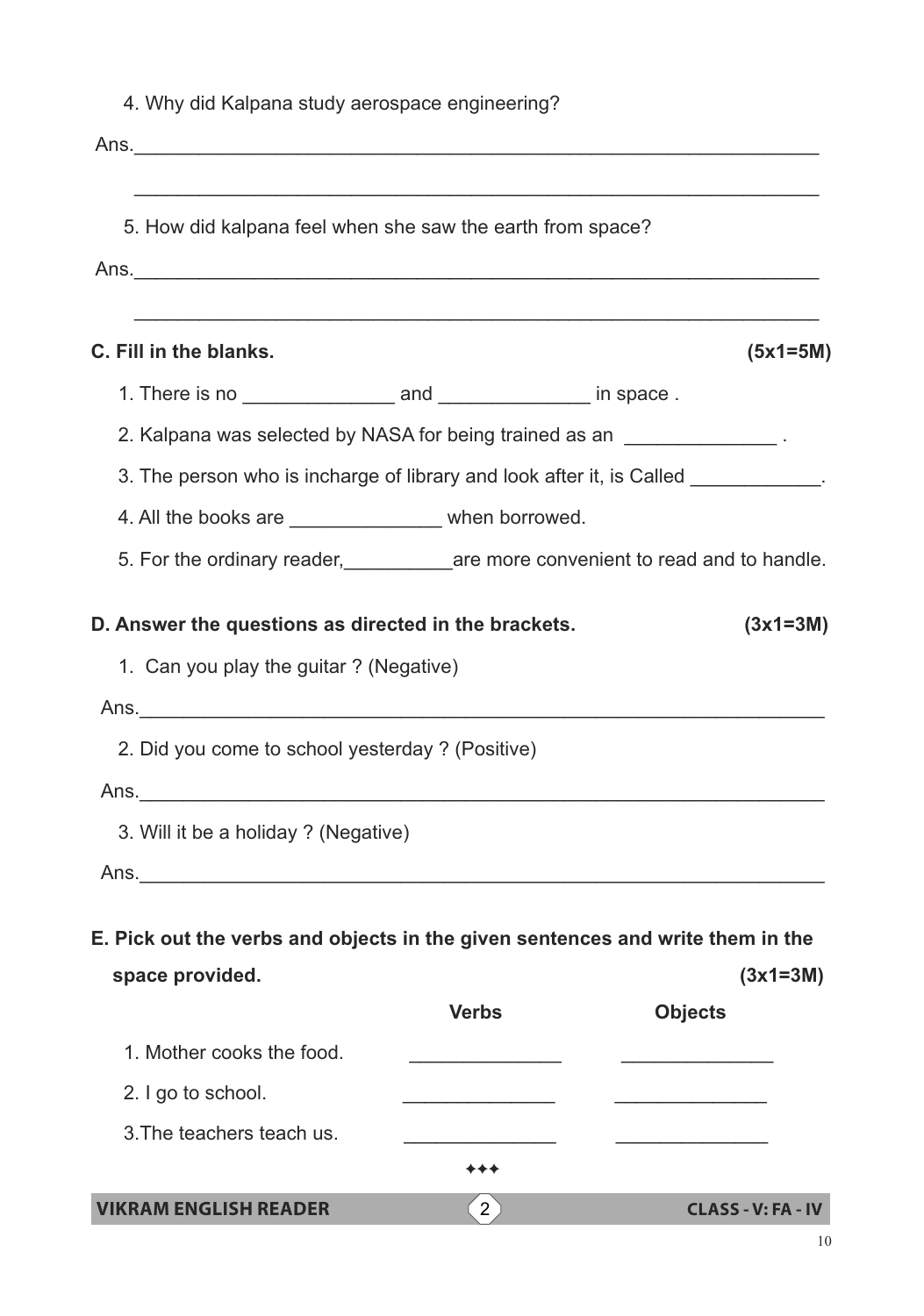| A. Tick $(\checkmark)$ the right answer.                        |                          |                        | $(5x1=5M)$  |
|-----------------------------------------------------------------|--------------------------|------------------------|-------------|
| 1. Why was king surprised                                       |                          |                        |             |
| (a) To see the hermit's behavior                                |                          |                        |             |
| (b) To see the hermit's hut.                                    |                          |                        |             |
| (c) To see minister's behavior.                                 |                          |                        |             |
| 2. The tip of the birds tongue was cut with pair of scissors by |                          |                        |             |
| (a) Old man                                                     | (b) Old woman            | (c) Their neighbor     |             |
| 3. Where did jim live?                                          |                          |                        |             |
| (a) Prairies                                                    | (b) Kaladhungi           | (c) Sabanna            |             |
| 4. Who was Tom?                                                 |                          |                        |             |
| (a) his brother                                                 | (b) his friend           | (c) a stranger         |             |
| 5. Which words define a person in a negative way                |                          |                        |             |
| $(a)$ bad and rude words $\vert$                                | $(b)$ good words $\vert$ | (c) manipulative words |             |
| B. Answer the following questions.                              |                          |                        | $(8x2=16M)$ |
| 1. What does it cost us to be polite?                           |                          |                        |             |
|                                                                 |                          |                        |             |
|                                                                 |                          |                        |             |
|                                                                 |                          |                        |             |
| 2. Why is it necessary to be soft spoken?                       |                          |                        |             |
|                                                                 |                          |                        |             |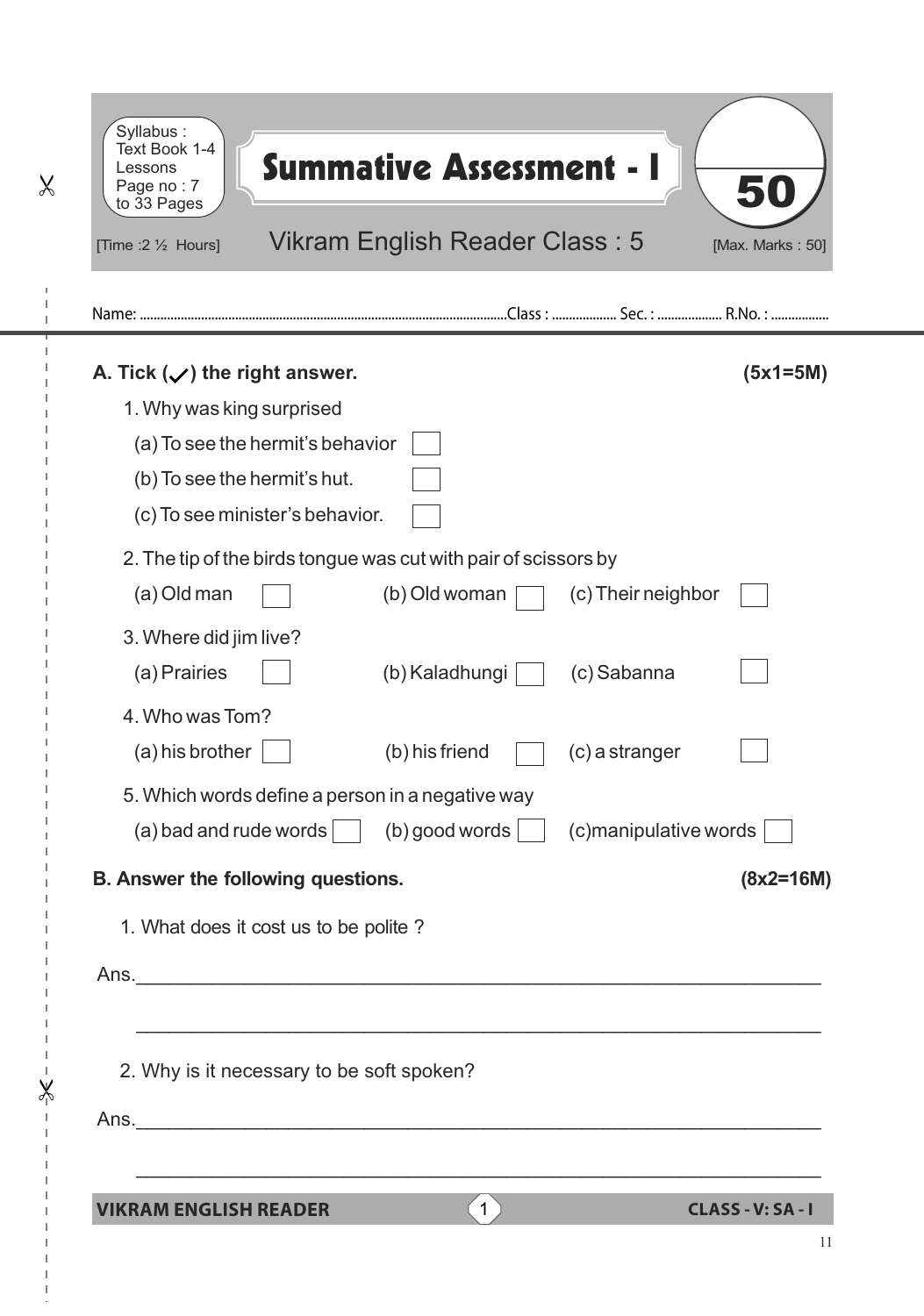| <b>VIKRAM ENGLISH READER</b>                                                                                         | (2) | CLASS - V: SA - I |
|----------------------------------------------------------------------------------------------------------------------|-----|-------------------|
| 3. We must learn to talk politely and softly to _______________.                                                     |     |                   |
| 2. Everyone was looking for _________________.                                                                       |     |                   |
| 1. The king went for __________________ with his ministers.                                                          |     |                   |
| C. Fill in the blanks.                                                                                               |     | $(10x1=10M)$      |
|                                                                                                                      |     |                   |
| 8. What were the two lessons learnt by Robin?                                                                        |     |                   |
|                                                                                                                      |     |                   |
| Ans.                                                                                                                 |     |                   |
| 7. What happened to robin when he ran after the langurs?                                                             |     |                   |
|                                                                                                                      |     |                   |
| 6. Why are the lamb and the tiger compared?                                                                          |     |                   |
|                                                                                                                      |     |                   |
|                                                                                                                      |     |                   |
| 5. Who has framed the beauty and symmetry of the tiger?                                                              |     |                   |
| and the control of the control of the control of the control of the control of the control of the control of the     |     |                   |
| 4. How was the greedy old woman punished for her cruelty?                                                            |     |                   |
| <u> 1989 - Johann Barbara, margaret amerikan basar dan berasal dalam berasal dalam basa dalam basa dalam berasal</u> |     |                   |
|                                                                                                                      |     |                   |
| 3. Why did the old woman go to the sparrow?                                                                          |     |                   |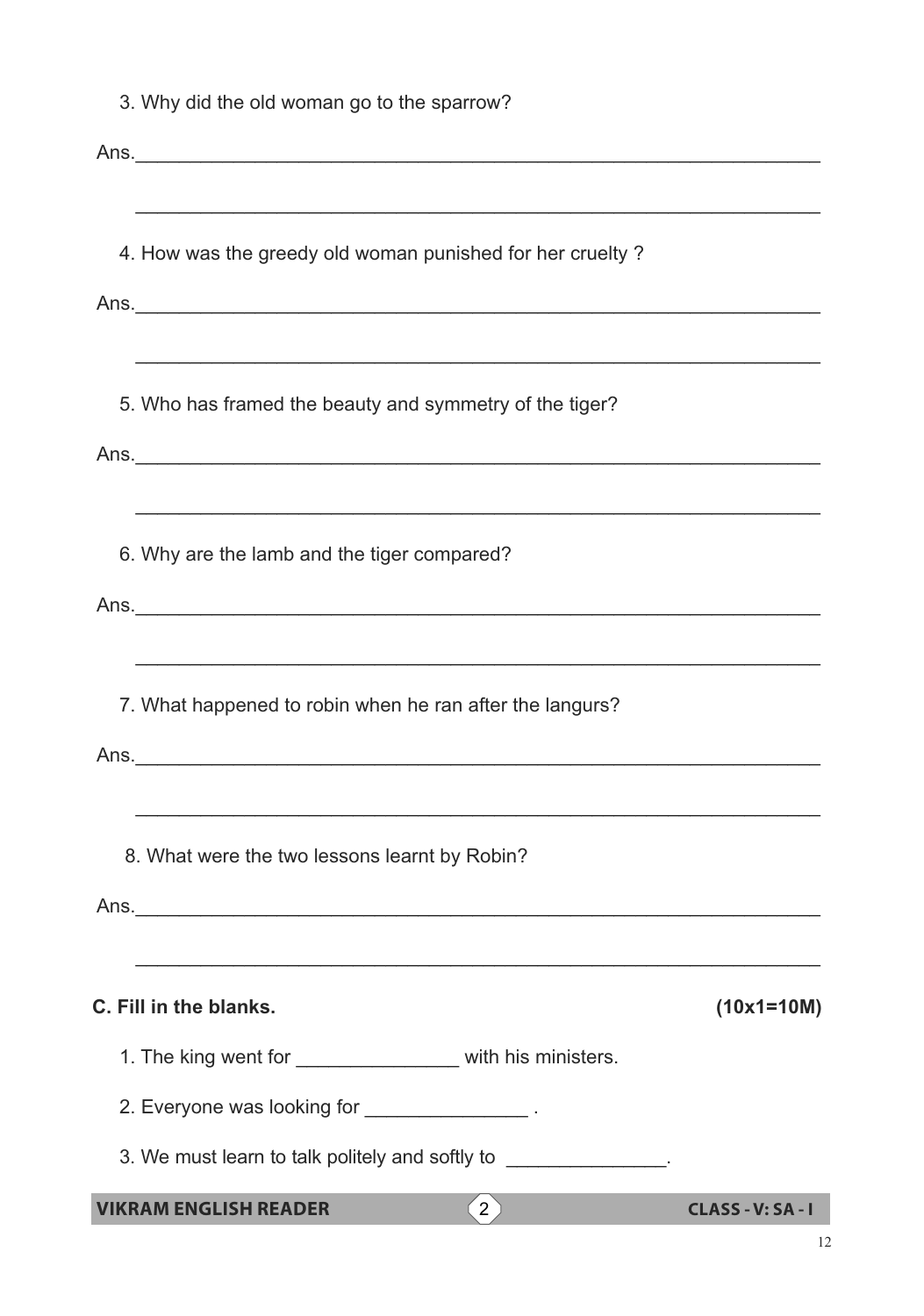| 4. The pet sparrow had a hearty meal of the ______________.                     |     |                          |
|---------------------------------------------------------------------------------|-----|--------------------------|
| 5. The sparrow could speaks as __________________ do.                           |     |                          |
|                                                                                 |     |                          |
| 7. Jim Corbett was one of the greatest __________________ in India.             |     |                          |
| 8. Jim Corbett would kill only _____________________ animals.                   |     |                          |
| 9. Robin never ________________ his master's whistle and never to langurs.      |     |                          |
| 10. Kaladhungi was situated in ________________.                                |     |                          |
| D. Write the words that mean the opposite of following.                         |     | $(3x1=3M)$               |
| 1. rude _____________________                                                   |     |                          |
|                                                                                 |     |                          |
| E. Words must be written in a set order to form sentence. rewrite the following |     |                          |
| jumbled words in correct order to form a sentence.                              |     | $(3x1=3M)$               |
| 1. give some me water.                                                          |     |                          |
|                                                                                 |     |                          |
| 2. Cost us any thing does not politeness.                                       |     |                          |
|                                                                                 |     |                          |
| 3. Spoken can never taken be back words once.                                   |     |                          |
|                                                                                 |     |                          |
| F. Write the opposite genders of the following nouns.                           |     | $(2x1=2M)$               |
| 1. Husband ____________________                                                 |     |                          |
| G. Write the nouns hidden in following words.                                   |     | $(2x1=2M)$               |
| 1. grassland _____________________                                              |     |                          |
| <b>VIKRAM ENGLISH READER</b>                                                    | (3) | <b>CLASS - V: SA - I</b> |

 $-\frac{1}{2}$ 

J.  $\overline{\phantom{a}}$  $\overline{1}$ 

 $\overline{\mathsf{X}}$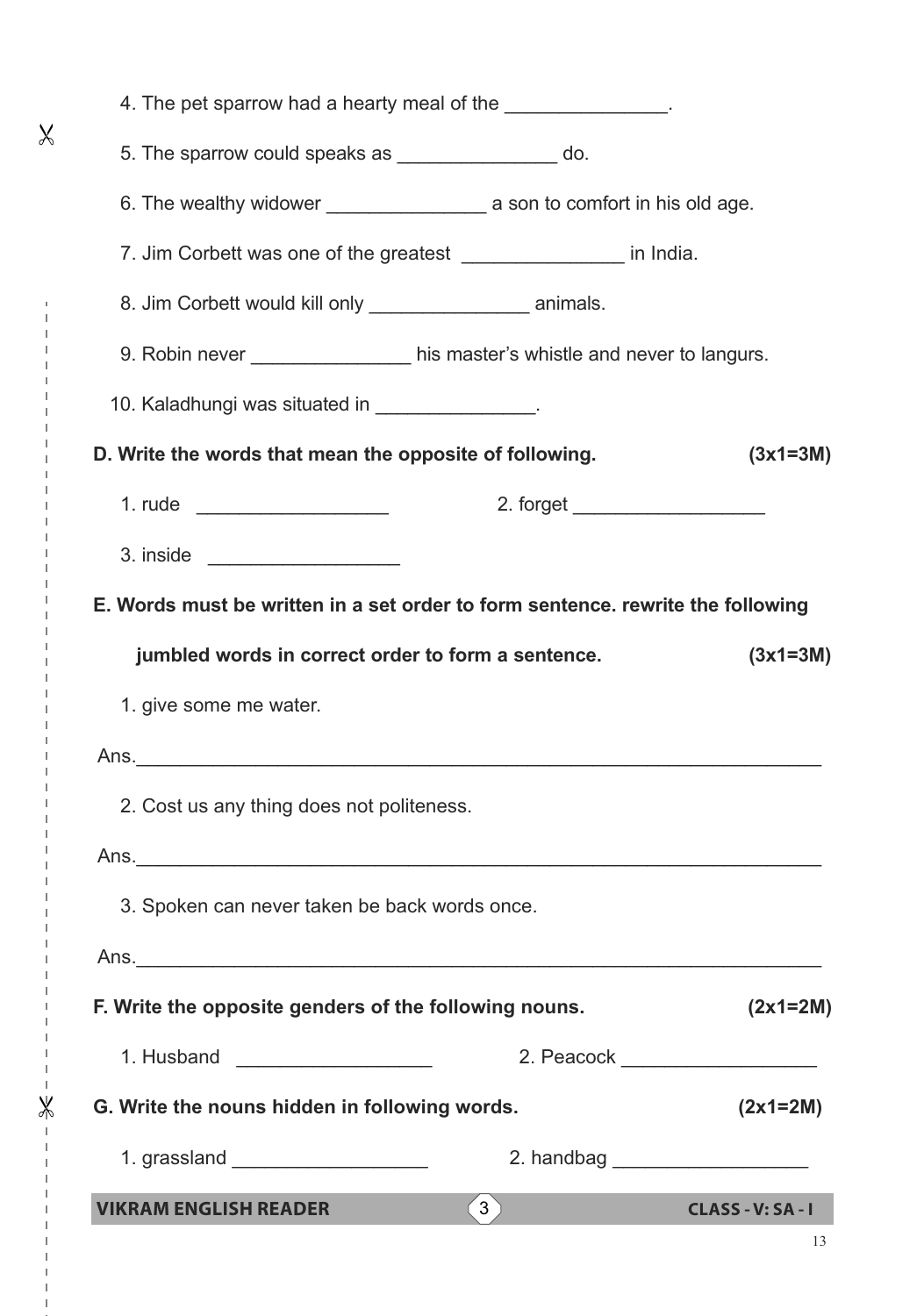## **H. Chose from the box and complete the following phrases. (5x1=5M)** 1. as busy as a <u>\_\_\_\_\_\_\_\_\_\_\_\_\_\_\_\_\_\_\_</u> 2. as faithful as a  $\overline{\phantom{a}}$ 3. as slow as a 4. as proud as a \_\_\_\_\_\_\_\_\_\_\_\_\_\_\_\_\_\_\_\_  **Peacock, Tortoise, bee, bat, dog**

5. as blind as a \_\_\_\_\_\_\_\_\_\_\_\_\_\_\_\_\_\_\_\_

### **I. Write the correct comparative and superlative degree. (4x1=4M)**

|                | <b>Positive</b> | <b>Comparative</b> | <b>Superlative</b> |
|----------------|-----------------|--------------------|--------------------|
| 1 <sub>1</sub> | Weak            |                    |                    |
| 2.             | Old             |                    |                    |
| 3.             | Short           |                    |                    |
| 4.             | Happy           |                    |                    |

 $***$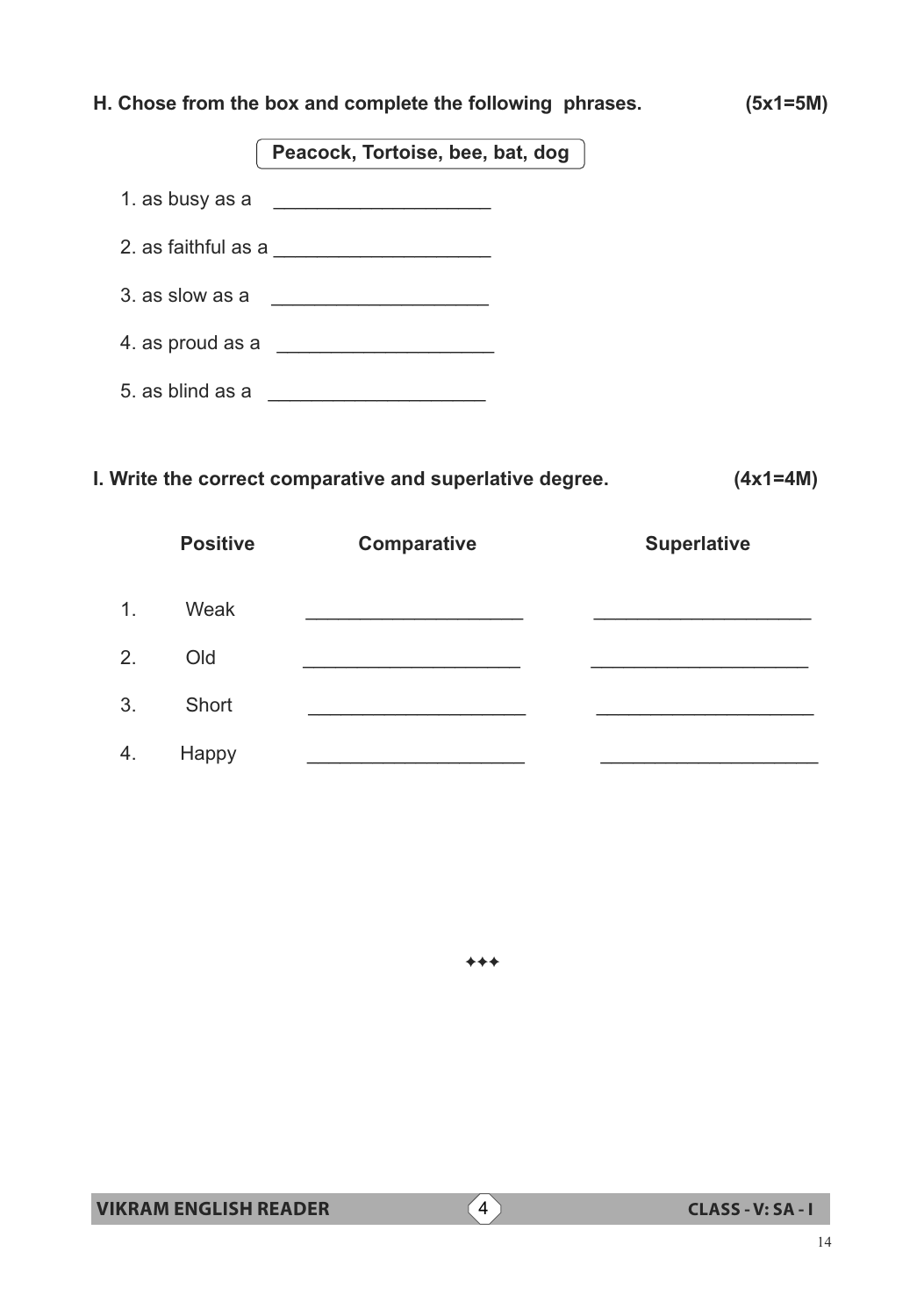| [Time : 2 1/2 Hours]                                                                                                                                        |                      | Vikram English Reader Class: 5 |                                                 | [Max. Marks: 50] |
|-------------------------------------------------------------------------------------------------------------------------------------------------------------|----------------------|--------------------------------|-------------------------------------------------|------------------|
|                                                                                                                                                             |                      |                                |                                                 |                  |
| A. Tick $(\checkmark)$ the Correct answer.                                                                                                                  |                      |                                |                                                 | $(7x1=7M)$       |
| 1. Which title the king of Lilliput conferred to Gulliver?                                                                                                  |                      |                                |                                                 |                  |
| (a) Title of Nardoc                                                                                                                                         | (b) Title of Mardoc  |                                | (c) Title of Dardoc                             |                  |
| 2. What was the age of Rizul when he left his village?                                                                                                      |                      |                                |                                                 |                  |
| (a)Thirteen                                                                                                                                                 | (b) Eleven           |                                | $(c)$ Nine                                      |                  |
| 3. The swallow dropped the sapphire into<br>$(a)$ bunch of clothes                                                                                          | (b) bunch of fruits  |                                | for the poor young man.<br>(c) bunch of flowers |                  |
| 4. Who sent the messengers of peace to Lilliput?                                                                                                            |                      |                                |                                                 |                  |
| (a) King of Bhutan                                                                                                                                          | (b) King of Malaysia |                                | (c) King of Blefuscu                            |                  |
| 5. Who was Jim Corbett?<br>(a) One of the greatest hunters of India.<br>(b) One of the greatest poet of India.<br>(c) One of the greatest athlete of India. |                      |                                |                                                 |                  |
| 6. The heavy basket given by bird contained.                                                                                                                |                      |                                |                                                 |                  |
| (a) wasps                                                                                                                                                   | $(b)$ bees           |                                | $(c)$ flowers                                   |                  |
| 7. Who went for hunting?                                                                                                                                    |                      |                                |                                                 |                  |
| (a) Minister                                                                                                                                                | (b) Soldier          |                                | $(c)$ King                                      |                  |

 $\overline{1}$  $\overline{\phantom{a}}$  $\mathbf{I}$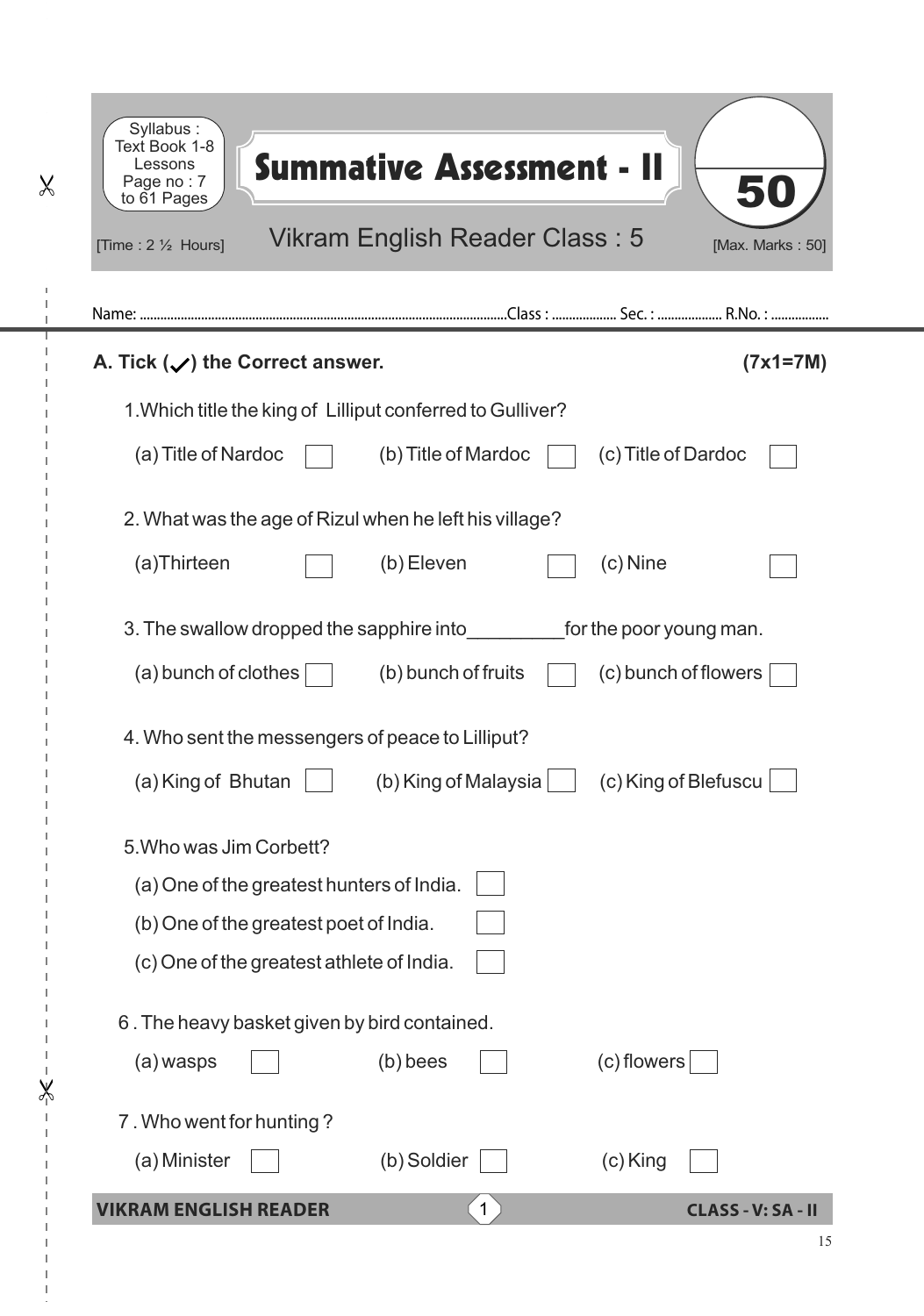| <b>B. Answer the following questions.</b>                                                                                           | $(10x2=20M)$              |
|-------------------------------------------------------------------------------------------------------------------------------------|---------------------------|
| 1. Why are the lamb and the tiger compared?                                                                                         |                           |
|                                                                                                                                     |                           |
| 2. What did Rizul find in the train? what thought came into his mind?                                                               |                           |
|                                                                                                                                     |                           |
| ,我们也不能在这里的时候,我们也不能在这里的时候,我们也不能不能不能不能不能不能不能不能不能不能不能。""我们的人们也不能不能不能不能不能不能不能不能不能不能不<br>3. Why little soldiers fled in terror?          |                           |
|                                                                                                                                     |                           |
| 4. What happened when Gulliver's boat was overturned?                                                                               |                           |
|                                                                                                                                     |                           |
| 5. How did the poor man help the poet?                                                                                              |                           |
|                                                                                                                                     |                           |
| 6. What gift did the proud man give the poet?                                                                                       |                           |
|                                                                                                                                     |                           |
| ,我们也不能在这里的人,我们也不能在这里的人,我们也不能在这里的人,我们也不能在这里的人,我们也不能在这里的人,我们也不能在这里的人,我们也不能在这里的人,我们也<br>7. Why was the prince called the Happy Prince? |                           |
|                                                                                                                                     |                           |
|                                                                                                                                     |                           |
| 8. How did Robin save himself from the attack of a leopard?                                                                         |                           |
| ,我们也不能在这里的人,我们也不能在这里的人,我们也不能在这里的人,我们也不能在这里的人,我们也不能在这里的人,我们也不能在这里的人,我们也不能在这里的人,我们也                                                   |                           |
| $\left( 2\right)$<br><b>VIKRAM ENGLISH READER</b>                                                                                   | <b>CLASS - V: SA - II</b> |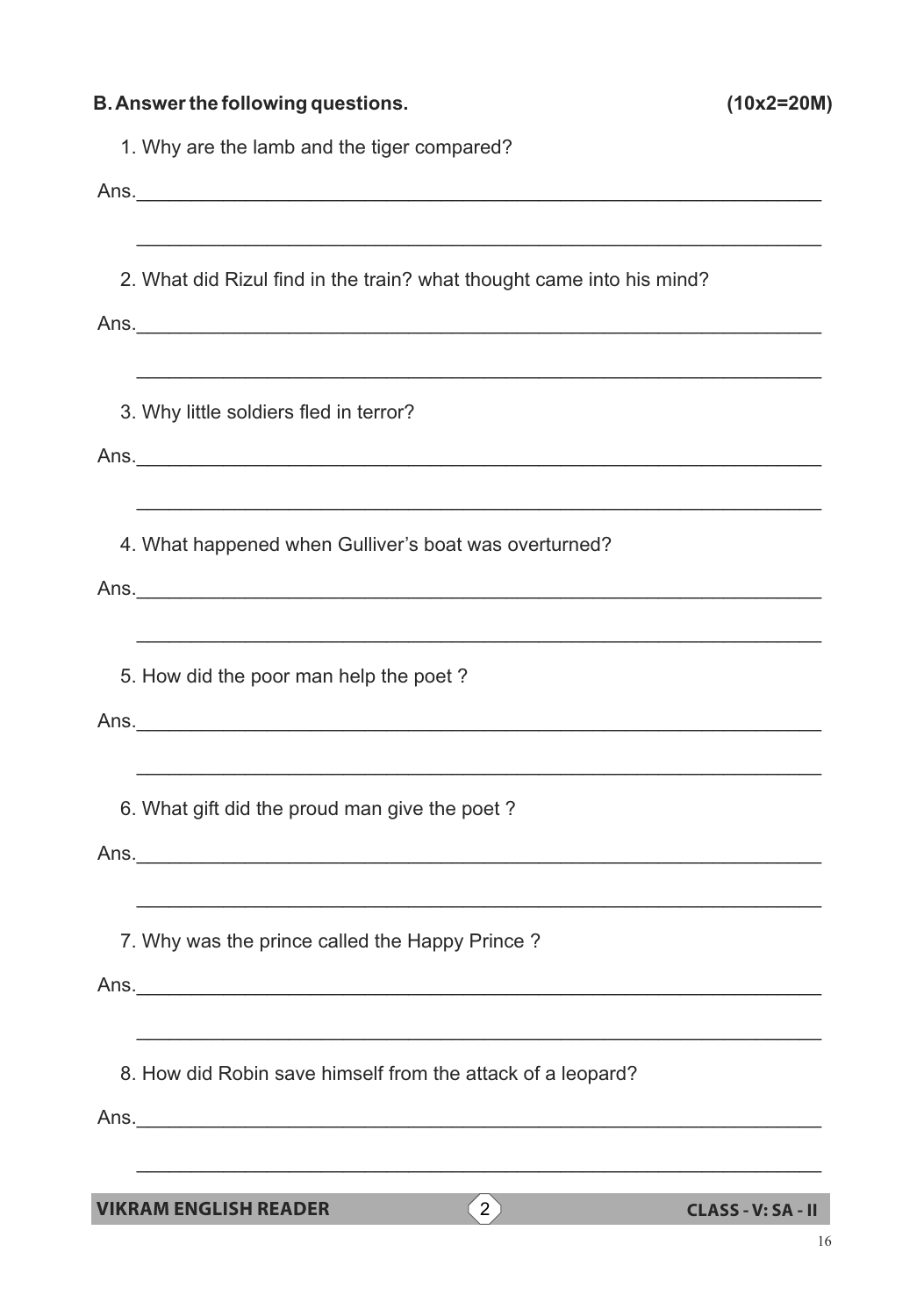| 9. Why was the old man not happy? Give two reasons.                                                                   |     |                           |
|-----------------------------------------------------------------------------------------------------------------------|-----|---------------------------|
| <u> 1989 - Johann Harry Harry Harry Harry Harry Harry Harry Harry Harry Harry Harry Harry Harry Harry Harry Harry</u> |     |                           |
| 10. What do you understand by the word politeness?                                                                    |     |                           |
|                                                                                                                       |     |                           |
|                                                                                                                       |     |                           |
| C. Fill in the blanks.                                                                                                |     | $(10x1=10M)$              |
| 1. The king went for ________________ with his ministers.                                                             |     |                           |
| 2. Good words define a person in a __________________way.                                                             |     |                           |
| 3. The sparrow _________________ the old man to accept a gift.                                                        |     |                           |
| 4. _____________________ struck with a big rock and broke into pieces.                                                |     |                           |
| 5. The people of _______________ did not believe on Gulliver's story.                                                 |     |                           |
| 6. Rizul always slept _______________the railway station.                                                             |     |                           |
| 7. Jim corbett had a knack for ____________.                                                                          |     |                           |
| 8. Kaladhungi was situated in ____________.                                                                           |     |                           |
| 9. In the beginning, he had no _______________________ and no shelter.                                                |     |                           |
| 10. Gulliver had a small estate in _______________.                                                                   |     |                           |
| D. Fill in the blanks with corrects Conjunctions.                                                                     |     | $(2x1=2M)$                |
| 1. Namita has long hair __________________ her sister has short.                                                      |     |                           |
| 2. Harish will not go to school tomorrow _________________his mother is not well.                                     |     |                           |
|                                                                                                                       |     |                           |
| <b>VIKRAM ENGLISH READER</b>                                                                                          | (3) | <b>CLASS - V: SA - II</b> |

 $-x^2$ 

"

17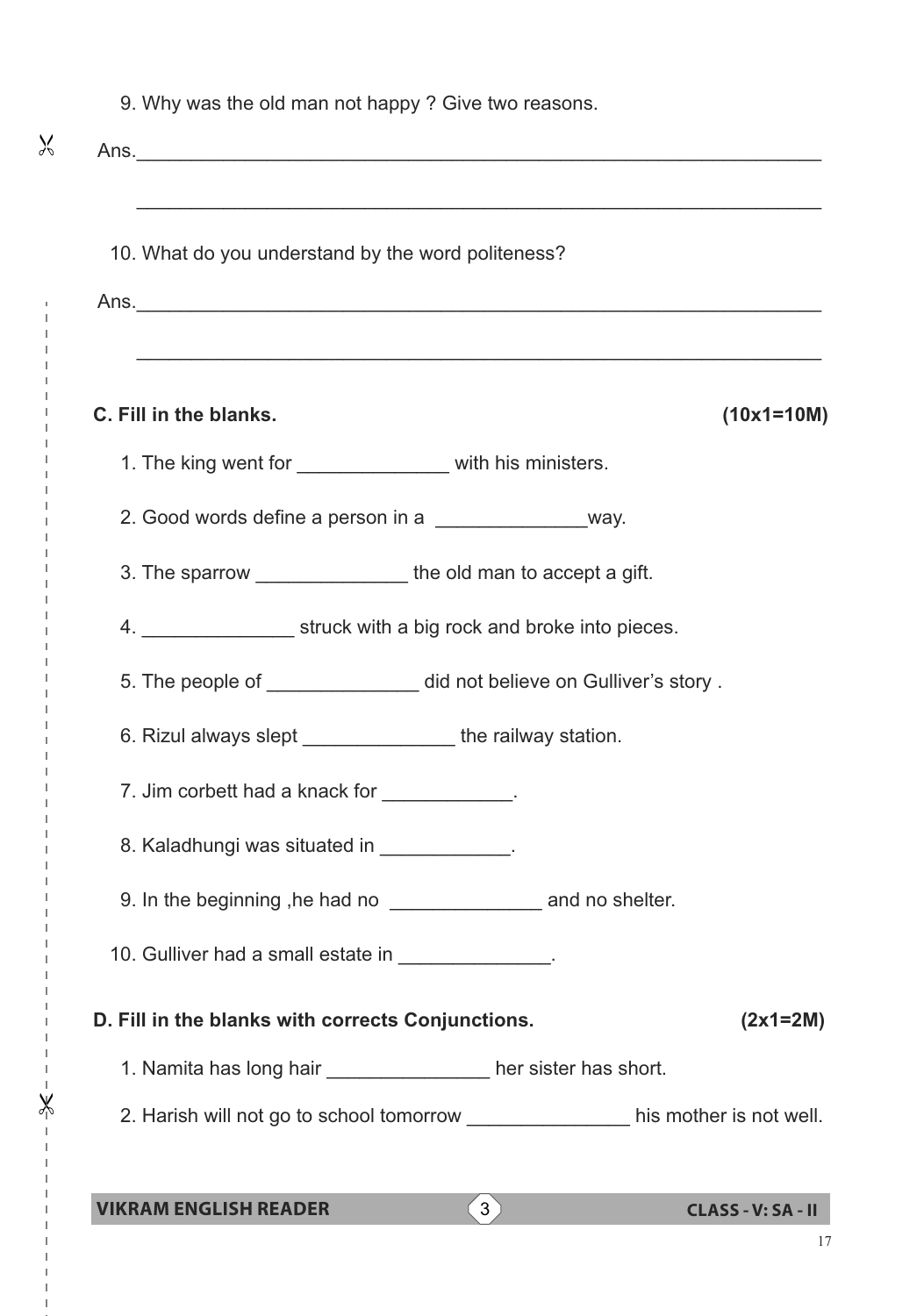|                                    | E. Fill in the blanks with the correct prepositions.     |                                                                                                                        | $(2x1=2M)$ |
|------------------------------------|----------------------------------------------------------|------------------------------------------------------------------------------------------------------------------------|------------|
|                                    | 1. A quarrel arose _______________ two boys.             |                                                                                                                        |            |
|                                    | 2. Look ____________________the beautiful scenery.       |                                                                                                                        |            |
|                                    | F. Who said these statements and to whom?                |                                                                                                                        | $(3x1=3M)$ |
|                                    | 1. "Only hard work can bring us success."                |                                                                                                                        |            |
|                                    | 2. "Bring me the two precious things from this town."    |                                                                                                                        |            |
|                                    | 3. "I found this bag in an empty compartment."           |                                                                                                                        |            |
|                                    | G. Write the correct comparative and superlative degree. |                                                                                                                        | $(3x1=3M)$ |
| <b>Positive</b>                    | <b>Comparative</b>                                       | <b>Superlative</b>                                                                                                     |            |
| 1. Rich                            |                                                          |                                                                                                                        |            |
| 2. Large                           | <u> 1989 - Johann Barbara, martin amerikan basar da</u>  | <u> 1989 - Johann John Stein, market fan it ferskearre fan it ferskearre fan it ferskearre fan it ferskearre fan i</u> |            |
| 3. Kind                            |                                                          |                                                                                                                        |            |
| H. Fill in the blanks with a / an. |                                                          |                                                                                                                        | $(3x1=3M)$ |
| 1. _______________hero             |                                                          |                                                                                                                        |            |
| 2. electrician.                    |                                                          |                                                                                                                        |            |
|                                    |                                                          |                                                                                                                        |            |
|                                    |                                                          |                                                                                                                        |            |

 $***$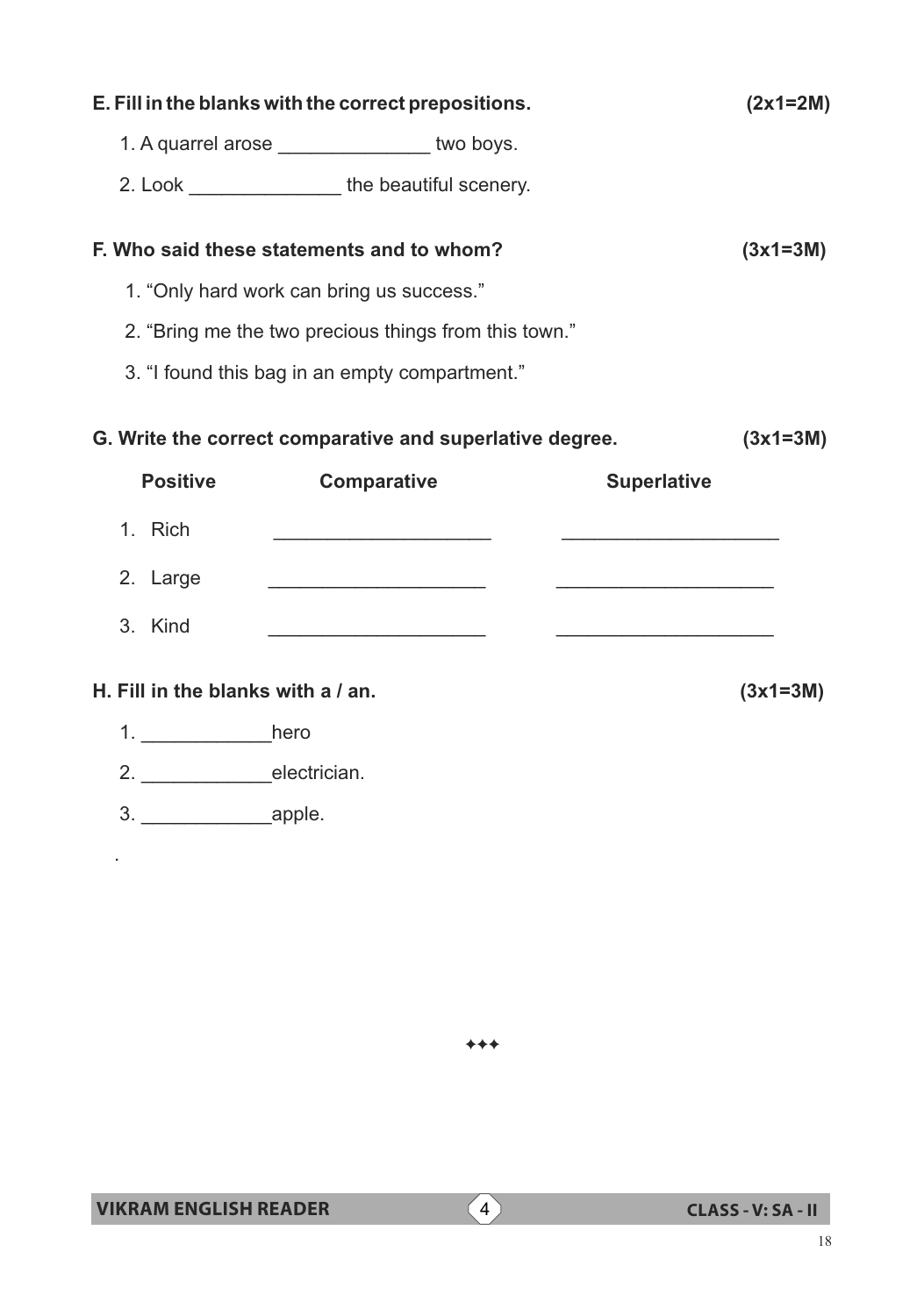| Syllabus:<br>Text Book 1-13<br>Lessons<br>Page no: 7<br>to 96 Pages<br>[Time :2 $\frac{1}{2}$ hour] | <b>Summative Assessment - III</b><br>Vikram English Reader Class: 5 | [Max. Marks: 50]           |
|-----------------------------------------------------------------------------------------------------|---------------------------------------------------------------------|----------------------------|
|                                                                                                     |                                                                     |                            |
| A. Tick $(\checkmark)$ the Correct answer.                                                          |                                                                     | $(10x \frac{1}{2} = 5M)$   |
| 1. Who was the new student in the class?                                                            |                                                                     |                            |
| (a) Mani                                                                                            | (b) Swaminathan                                                     | (c) Rajam                  |
|                                                                                                     | 2. What happened to earlier spacecrafts that were sent to the moon? |                            |
| in the Pacific Ocean.                                                                               | (a) They were destroyed and the astronauts came down                |                            |
| down in the Pacific Ocean.                                                                          | (b) They were destroyed after two days and astronauts came          |                            |
| the Pacific Ocean.                                                                                  | (c) They stayed in the space only and astronauts came down in       |                            |
| 3. Who is librarian?                                                                                |                                                                     |                            |
|                                                                                                     | (a) A person who is incharge of a library and looks after it.       |                            |
| (b) A person who only keeps records of books.                                                       |                                                                     |                            |
| (c) A person who cleans the books.                                                                  |                                                                     |                            |
|                                                                                                     | 4. Who Pulled out art half a dozen biscuits from his pocket?        |                            |
| (a) Rajam                                                                                           | (b) Swami                                                           | (c) Mani                   |
|                                                                                                     | 5. The tip of the bird's tongue was cut with pair of scissors by    |                            |
| (a) old man                                                                                         | (b) old woman                                                       | (c) their neighbour        |
| 6. What did minister find in the jungle?                                                            |                                                                     |                            |
| (a) a hut of an old lady                                                                            | (b) a hut of an old hermit                                          |                            |
| (c) a hut of an old man.                                                                            |                                                                     |                            |
| <b>VIKRAM ENGLISH READER</b>                                                                        | $\mathbf{1}$                                                        | <b>CLASS - V: SA - III</b> |

 $\overline{\mathsf{X}}$ 

I

 $\overline{\mathsf{X}}$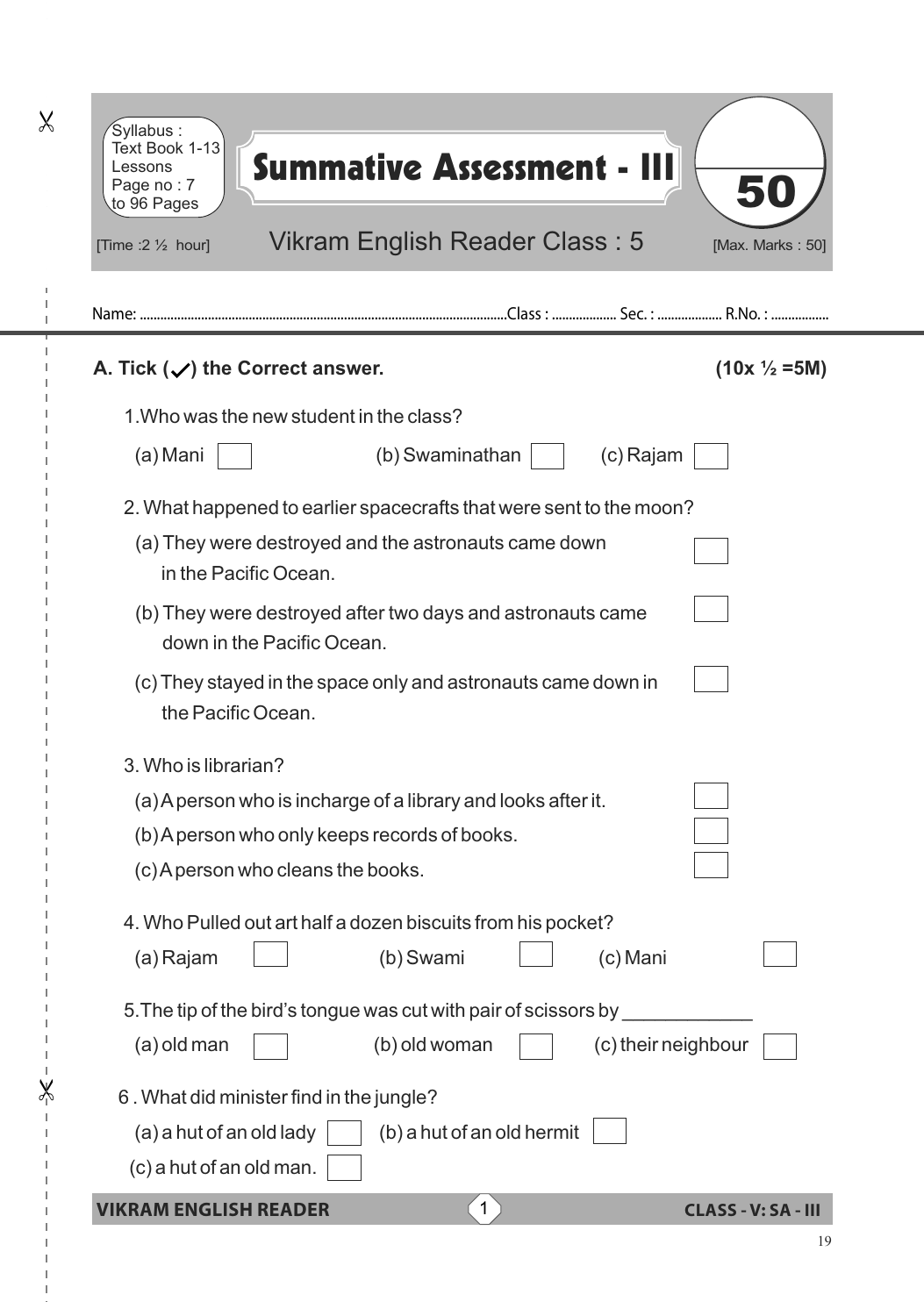| 3. How do the blue sea waves turn white?<br>4. What do you mean by a public library?<br>5. What is clasped in the moonbeam's hand? |                             |                                                                                      |                                 |                                                                                                                                                                                                        |
|------------------------------------------------------------------------------------------------------------------------------------|-----------------------------|--------------------------------------------------------------------------------------|---------------------------------|--------------------------------------------------------------------------------------------------------------------------------------------------------------------------------------------------------|
|                                                                                                                                    |                             |                                                                                      |                                 |                                                                                                                                                                                                        |
|                                                                                                                                    |                             |                                                                                      |                                 |                                                                                                                                                                                                        |
|                                                                                                                                    |                             |                                                                                      |                                 |                                                                                                                                                                                                        |
|                                                                                                                                    |                             |                                                                                      |                                 |                                                                                                                                                                                                        |
|                                                                                                                                    |                             |                                                                                      |                                 |                                                                                                                                                                                                        |
|                                                                                                                                    |                             |                                                                                      |                                 |                                                                                                                                                                                                        |
|                                                                                                                                    |                             |                                                                                      |                                 |                                                                                                                                                                                                        |
|                                                                                                                                    |                             |                                                                                      |                                 |                                                                                                                                                                                                        |
|                                                                                                                                    |                             |                                                                                      |                                 |                                                                                                                                                                                                        |
|                                                                                                                                    |                             |                                                                                      |                                 |                                                                                                                                                                                                        |
|                                                                                                                                    |                             |                                                                                      |                                 |                                                                                                                                                                                                        |
|                                                                                                                                    |                             |                                                                                      |                                 |                                                                                                                                                                                                        |
|                                                                                                                                    |                             |                                                                                      |                                 |                                                                                                                                                                                                        |
|                                                                                                                                    |                             |                                                                                      |                                 |                                                                                                                                                                                                        |
|                                                                                                                                    |                             |                                                                                      |                                 |                                                                                                                                                                                                        |
|                                                                                                                                    |                             |                                                                                      |                                 | $(13x2=26M)$                                                                                                                                                                                           |
| (a) Marry Burton                                                                                                                   | $(b)$ Lucy                  |                                                                                      | (c) Anne Brown                  |                                                                                                                                                                                                        |
|                                                                                                                                    |                             |                                                                                      |                                 |                                                                                                                                                                                                        |
| (a) Rizul's mother                                                                                                                 |                             |                                                                                      | (c) Rizul's sister              |                                                                                                                                                                                                        |
|                                                                                                                                    |                             |                                                                                      |                                 |                                                                                                                                                                                                        |
| (a) money                                                                                                                          | (b) ruby                    |                                                                                      | (c) gold coin                   |                                                                                                                                                                                                        |
|                                                                                                                                    |                             |                                                                                      |                                 |                                                                                                                                                                                                        |
| (a) Prairies                                                                                                                       | (b) Kaladhungi              |                                                                                      | (c) Sabanna                     |                                                                                                                                                                                                        |
| 7. Where did jim live?                                                                                                             |                             |                                                                                      |                                 |                                                                                                                                                                                                        |
|                                                                                                                                    | 10. Who did Gulliver marry? | <b>B. Answer the following questions.</b><br>1. What was Kalpana Chawla life mantra? | (b) Rizul's father<br>Ans. Ans. | 8. The prince gave the sick boy's mother.<br>9. Who taught Rizul, "Begging or stealing cannot open any magic door.<br>2. Why did Mani bring a club to Nallappa's Grove? Had this been decided earlier? |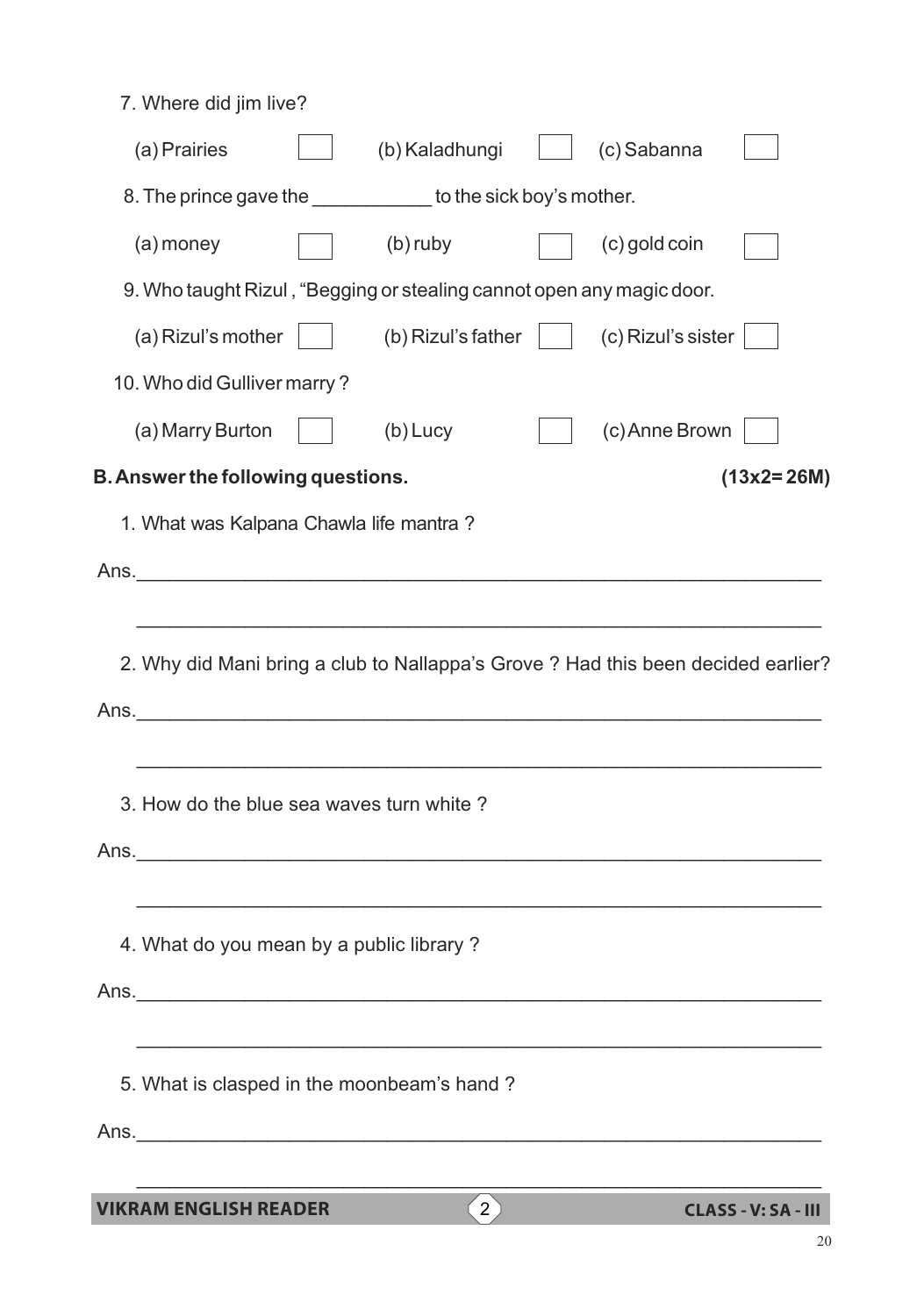| <b>VIKRAM ENGLISH READER</b>                                                                                     | 3 <sup>2</sup> | <b>CLASS - V: SA - III</b> |
|------------------------------------------------------------------------------------------------------------------|----------------|----------------------------|
|                                                                                                                  |                |                            |
| 13. What is meat by 'distant deeps'?                                                                             |                |                            |
|                                                                                                                  |                |                            |
|                                                                                                                  |                |                            |
| 12. What does it cost us to be polite?                                                                           |                |                            |
| and the control of the control of the control of the control of the control of the control of the control of the |                |                            |
| Ans.                                                                                                             |                |                            |
| 11. Which of the basket did old man choose and why?                                                              |                |                            |
|                                                                                                                  |                |                            |
| 10. How did Jim teach himself to become a good hunter? Give three examples.                                      |                |                            |
|                                                                                                                  |                |                            |
| 9. Describe the statue of Happy Prince. Where was it put up.                                                     |                |                            |
|                                                                                                                  |                |                            |
|                                                                                                                  |                |                            |
| 8. What is greater, gold or sympathy? Explain.                                                                   |                |                            |
|                                                                                                                  |                |                            |
| 7. How did Rizul earn his living?                                                                                |                |                            |
| ,我们也不能在这里的人,我们也不能在这里的人,我们也不能在这里的人,我们也不能在这里的人,我们也不能在这里的人,我们也不能在这里的人,我们也不能在这里的人,我们也                                |                |                            |
|                                                                                                                  |                |                            |
|                                                                                                                  |                |                            |

 $\overline{\mathsf{x}}$ 

 $\overline{\phantom{a}}$ 

 $-x^2$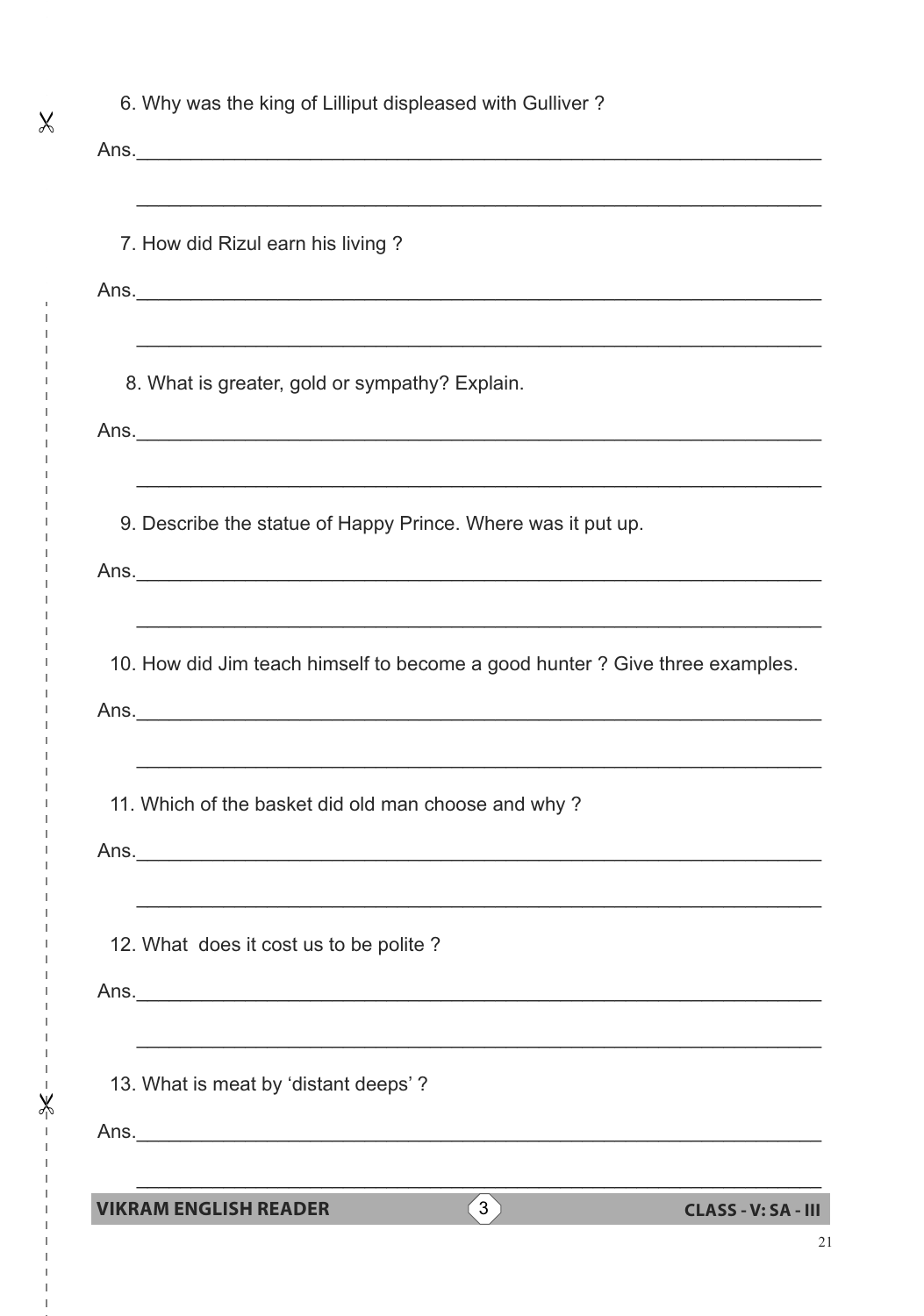#### **C. Fill in the blanks.**

#### **1 2**

- 1. The little man had understood that the **the contract of the set of the set of the set of the set of the set o**
- 2. School libraries are **Example 2.** School part of the school.
- 3. All the people paid their **the stronauts who worked for** to the astronauts who worked for the mankind.
- 4. \_\_\_\_\_\_\_\_\_\_\_\_\_\_\_\_\_was the pride of Malgudi.
- 5. Rajam \_\_\_\_\_\_\_\_\_\_\_\_\_\_\_\_\_ his gun and fired a shot in air.
- 6. Rizul had earned his \_\_\_\_\_\_\_\_\_\_\_\_\_\_\_\_\_\_\_\_\_\_ by his honesty and good manners.
- 7. Jim Corbelt was one of the greatest The control of the structure in India.
- 8. The wealthy widower \_\_\_\_\_\_\_\_\_\_\_\_\_\_\_ a son to comfort in his old age.
- 9. Every person is know by his example the set of speaking.
- 10. Kaladhungi was situated in \_\_\_\_\_\_\_\_\_\_\_\_\_.
- **1 D. Write 'T' for true and 'F' for false statements. 2** 1. Speaking harsh words will lead to more friends. 2. Jim corbet used to spend nights in forests. 3. Little men were hostile with Gulliver.  $\overline{\phantom{0}}$  4. Some libraries allow only one book to be borrowed at one time 5. Kalpana's brother Sanjay Chawla joined the Aeronauts Club of America.  $\mathcal{L}(\mathcal{A})$ 6. Every one hates rudeness. We should never boast or talk rudely.
- **E. Words must be written in a set order to form a sentence. Rewrite the following**
	- **jumbled words in correct order to form a sentence. (2x1=2M)**
	- 1. everyone liked by is a person polite.

Ans.

2. the King returned solider to water without.

 $Ans.$ 

**VIKRAM ENGLISH READER** 4 **CLASS - V: SA - III**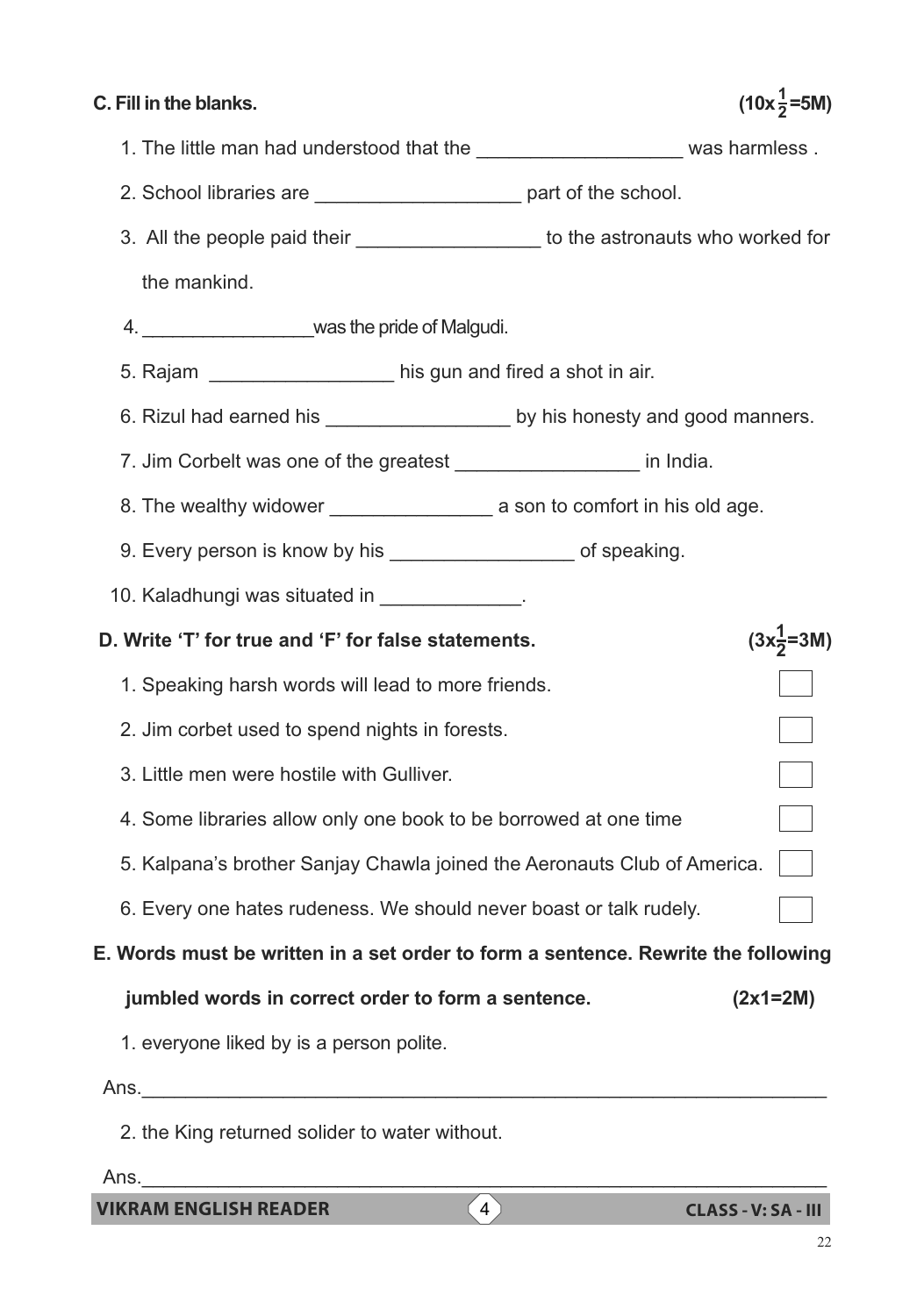| F. Fill in blanks with a / an.                   |                                               |                                                              |                                   | $(4x\frac{1}{2}=2M)$                                                             |
|--------------------------------------------------|-----------------------------------------------|--------------------------------------------------------------|-----------------------------------|----------------------------------------------------------------------------------|
| 1. ________________ idea                         |                                               |                                                              | 3. _______________________ river. |                                                                                  |
| 2. ___________________ cage                      |                                               |                                                              |                                   |                                                                                  |
|                                                  |                                               |                                                              |                                   | G. Pick out the verbs and objects in the given sentences and write them in the   |
| space provided.                                  |                                               |                                                              |                                   | $(4x\frac{1}{2} = 2M)$                                                           |
|                                                  |                                               | <b>Verbs</b>                                                 |                                   | <b>Objects</b>                                                                   |
| 1. The trees give us fruits                      |                                               |                                                              |                                   |                                                                                  |
| 2. The boy flies a kite                          |                                               |                                                              |                                   | <u> The Communication of the Communication of the Communication</u>              |
| 3. The teachers teach us                         |                                               |                                                              |                                   |                                                                                  |
| 4. Mother cooks the food                         |                                               | <u> 1989 - Johann Barbara, martin a</u>                      |                                   | <u> 1990 - Johann Stein, markinsk politik (</u>                                  |
| H. Fill in the blanks with correct conjunctions  |                                               |                                                              |                                   | $(4x\frac{1}{2} = 2M)$                                                           |
|                                                  |                                               | 1. He can score good marks _______________ he work hard.     |                                   |                                                                                  |
|                                                  | 2. Two ____________________ two make four.    |                                                              |                                   |                                                                                  |
|                                                  |                                               |                                                              |                                   | 3. Sumit is busy with his new bat ____________ her sister is doing her homework. |
|                                                  |                                               | 4. Mukesh did not invite me for his birthdayparty _          |                                   | I would not go.                                                                  |
| H. Fill in the blanks with correct prepositions. |                                               |                                                              |                                   | $(6x\frac{1}{2} = 3M)$                                                           |
|                                                  |                                               | 1. Who is standing _________________ your father?            |                                   |                                                                                  |
|                                                  | 2. The kite flew _________________ the tree.  |                                                              |                                   |                                                                                  |
|                                                  |                                               | 3. I start _________________ school ________________7.30 a.m |                                   |                                                                                  |
|                                                  |                                               | 4. Can you draw scenery _______________ ten minutes?         |                                   |                                                                                  |
|                                                  |                                               | 5. The students will listen ________________ their teacher.  |                                   |                                                                                  |
|                                                  | 6. Sanjana is proud _____________ her beauty. |                                                              |                                   |                                                                                  |
| <b>VIKRAM ENGLISH READER</b>                     |                                               | $***$<br>(5)                                                 |                                   | <b>CLASS - V: SA - III</b>                                                       |

 $-x^2$ 

 $\mathbb{I}$ 

 $\overline{1}$  $\frac{1}{2}$ 

"